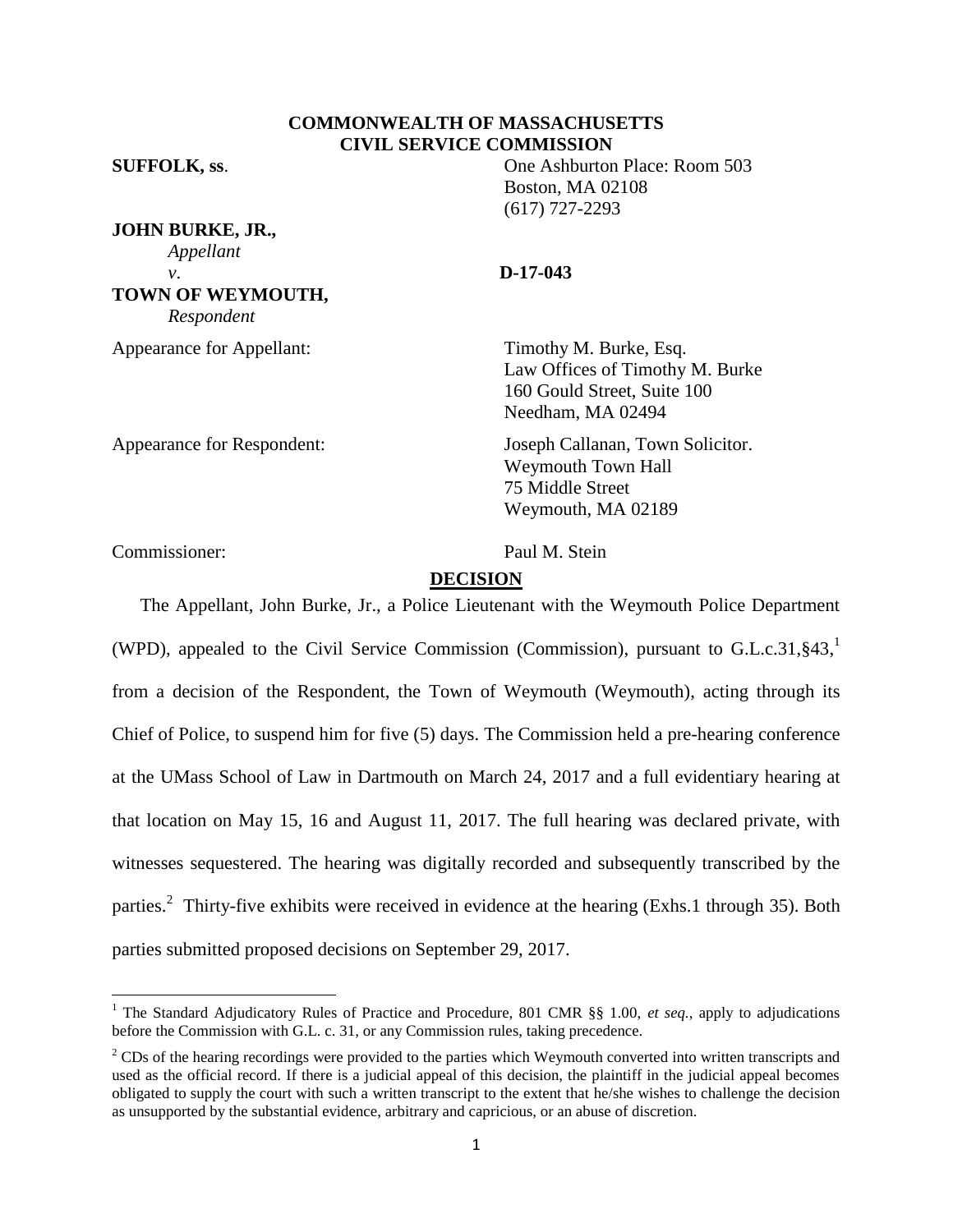# **FINDINGS OF FACT**

Based on the Exhibits entered into evidence and the testimony of the following witnesses:

*Called by the Town of Weymouth*

- WPD Chief of Police Richard Grimes
- WPD Sergeant BF
- WPD Sergeant GH
- WPD Sergeant MS
- WPD Detective DG
- WPD Officer JA
- WPD Officer EH
- WPD Dispatcher EM

#### *Called by the Appellant:*

WPD Lieutenant John Burke, Jr., Appellant

and taking administrative notice of all matters filed in the case, pertinent law and reasonable inferences from the credible evidence, a preponderance of evidence establishes these facts:

1. The Appellant, John Burke, Jr., is a sworn member of the WPD with 29 years of service

in law enforcement. He has been a member of the WPD for twenty years. He has held his current rank of Lieutenant for the past eight (8) years. His prior employment included positions with the Abington Police Department, the Plymouth County Sheriff's Department and the Boston Municipal Police Department. (*Tr.II:497-498 [Appellant]*)

2. Lt. Burke holds a good reputation within the WPD as a responsible, experienced supervisor and trusted mentor who never "shirked his responsibilities" or knowingly put safety of officers under his command at risk; in fact, he could be called "overly protective" when it came to officer safety and courtesy to dispatchers. Until the incident that gave rise to this appeal, Lt. Burke had never been disciplined in his law enforcement career. (*Tr.I:37-38,56,62[MS]; Tr.I:109, 119[EM]; Tr.I:164-165[GH]; Tr.I:217[JA]; Tr.II:505 [Appellant]; Tr.III.21[DG]*)

3. Lt. Burke is assigned to the evening shift (4PM to Midnight) and serves as the Watch Commander. He works out of an office at the WPD Police Station adjacent to, but separate from,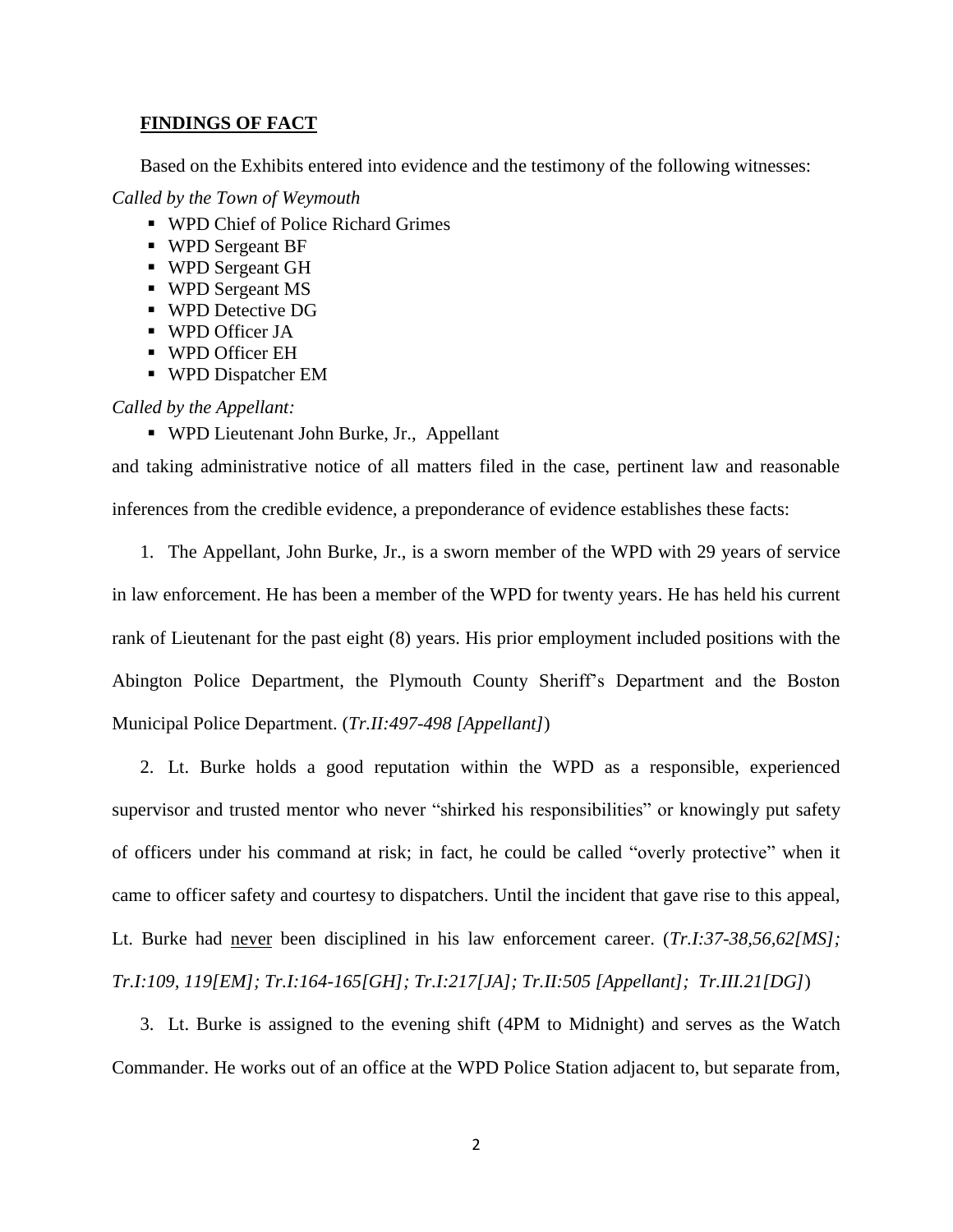the WPD dispatcher center. The Watch Commander is the highest ranking superior officer on duty. (*Tr.I:9-10[MS]; Tr.II:497-499[Appellant]*)

4. As Watch Commander, Lt. Burke was responsible for booking prisoners brought to the station. He personally has booked over 1650 prisoners during his career. (*Tr.II;498[Appellant]*)

5. On October 17, 2016, at 9:04:47 pm, a 911 call came into the WPD dispatcher on duty [Telecommunicator EM] from a Weymouth citizen who reported that his son "who has psych issues", was "real drunk and also has a warrant on his arrest". The caller said his son was "just acting stupid" but "not out of control". EM obtained the son's name and date of birth and said she would send someone over. The 911 call ended at 9:05:29 pm. (*Exh.21; Tr. I:79-81[EM]*)

6. EM entered the call in the WPD computer log as a "DK [intoxicated] PERSON". At 9:06:54 pm, she dispatched two cruiser patrol officers to the scene, i.e., Patrolman JA and Canine Officer EH, stating "there was a father who had a son that had a psych issue and was [intoxicated]". EM did not mention the father's report of a warrant on his son. (*Exhs. 19 & 21; Tr.I:82[EM]:Tr.I:191-192[JA];Tr.II:295-296[EH]*)

7. The dispatcher then "ran" the subject, which I infer means that she reviewed the WPD's "Master Card" data base and queried the subject through the Criminal Justice Information System (CJIS) or Board of Probation (BOP) system to which she would have had access. This confirmed an outstanding "straight warrant" on him, stemming from a July 3, 2016 incident that caused a summons to issue against him for failure to appear on a criminal complaint of assault and battery on ambulance personnel.<sup>3</sup> (*Exhs. 1, 15 & 17*; *Tr.I:12-13[MS]; Tr.I:82-86[EM]*)

l

 $3$  A "straight warrant" is issued when a defendant has not responded to a summons on a criminal complaint. The WPD's practice has allowed some discretion on whether to arrest the subject of a "straight" warrant, as it differs from other warrants that issue after a defendant had been previously arrested and released on bail or on probation and then fails to appear for a scheduled future court date or violates probation, matters which a court is likely to treat as more serious offenses than ignoring a "straight" warrant. <u>See</u> Exhs. 2, 12, 26,p.3. See generally, Comm. v. Trembley, 92 Mass.App.Ct. 295, 306n.12 (2017); <https://attorneychan.wordpress.com/tag/warrant/>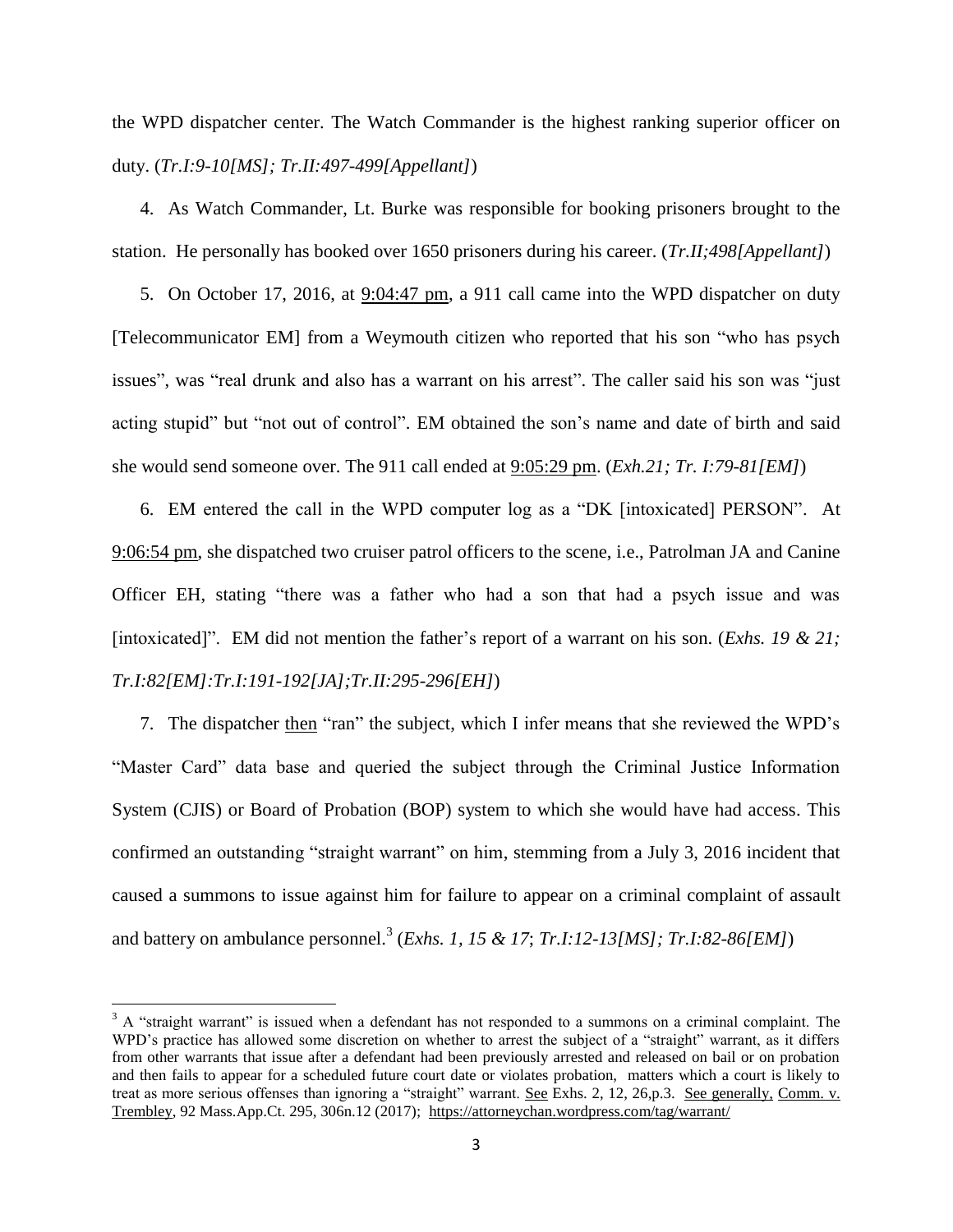8. The WPD's 'Master Card" on the male subject is annotated with the word "**Caution**", in bold red type near the top of the page and, in the "Notes" section, states "CAUTION . . . Known combative toward police and first responders. Tends to flee . . . ." The purpose of this "CAUTION" is to "alert telecommunicators [i.e., dispatchers] and officers of the existence of a concern as it pertains to the individual." (*Exhs. 1 & 15*)

9. Sgt. MS, the Station Officer on duty, who worked in the dispatch area, heard the dispatch announcement. He recognized the address and subject involved as the person he encountered in the incident on July 3, 2016, when he was one of responding officers. As indicated in the incident report he filed, the subject was found by Sgt. MS staggering on the sidewalk, given Narcan®, handcuffed "to prevent injury to the male party as well as Off[icer] Chesna and I" and transported to the hospital by ambulance. En route, the subject became combative, managed to free his legs and kicked one of the ambulance technicians, which resulted in Sgt. SM's request for the criminal complaint that issued against the subject. (*Exh.17; Tr.I:9-11,20-22[SM]*)

10. A week later, on July 11, 2016, Sgt. MS again encountered the male subject when he responded to a "Disturbance" call from the subject's parents, who reported an "intoxicated male who was unwelcome in the home." According to the incident report he filed, upon arrival at the scene, Sgt. MS found the male staggering on the street, extremely intoxicated. After a struggle, during which the subject swore and spit at Sgt. MS, he was subdued, placed in protective custody and transported to the hospital for alcohol and mental health issues. No further charges emanated from this incident. (*Exh. 18; Tr.I:22-24[SM]*)

11. After speaking with Telecommunicator EM, Sgt. MS proceeded to the Watch Commander's office, just outside the dispatch area. He found Lt. Burke and Detective DG talking about an on-going investigation of an alleged rape/kidnapping that had occurred earlier in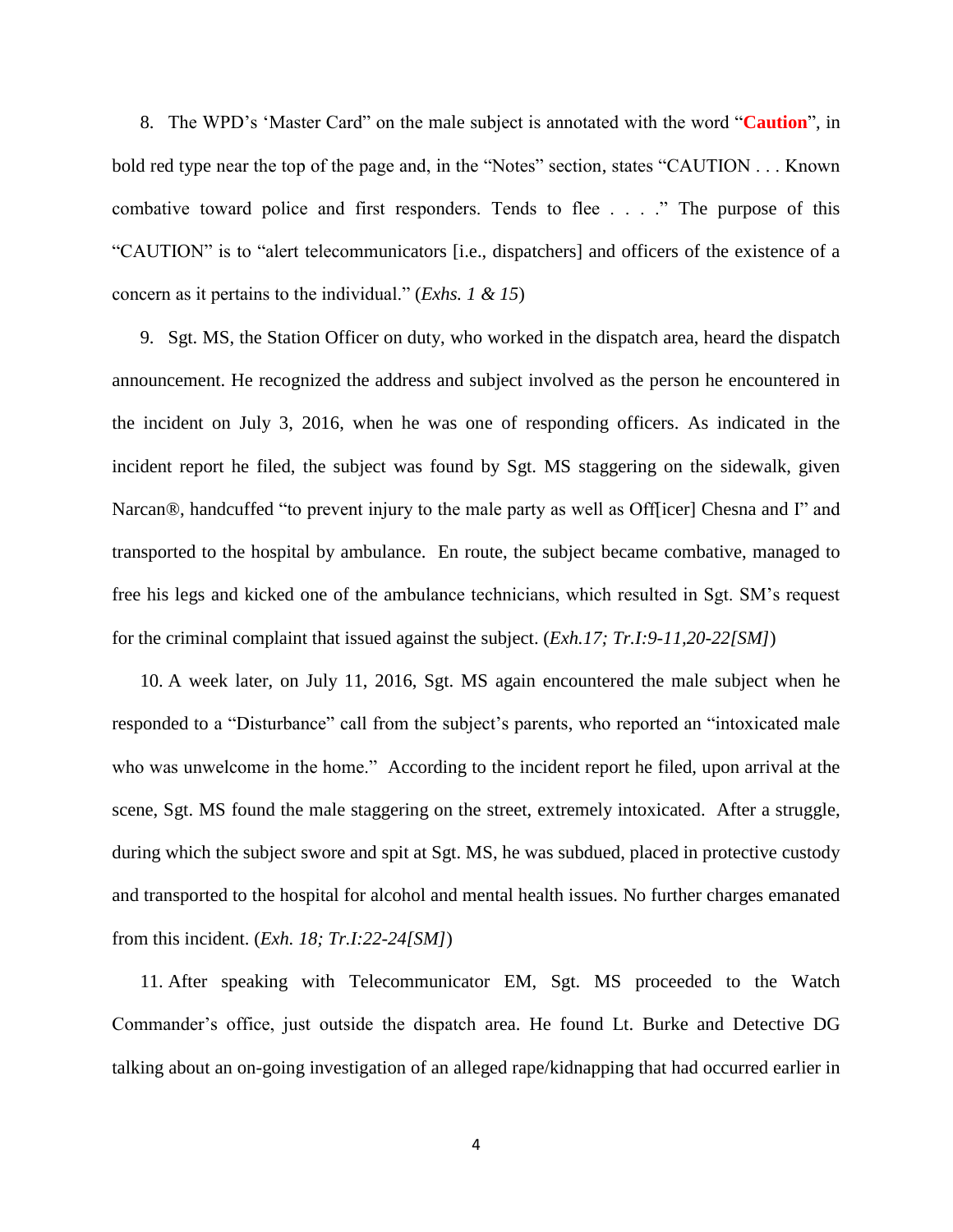the day as to which Det. DG wanted to be sure the oncoming watch commander was briefed thoroughly on the status of the victim, who had been hospitalized, and may need follow-up during the night. (*Exhs. 2, 6, 9 & 19; Tr.I:13[SM]; Tr.II:499-500 [Appellant]; Tr.III:5-6[DG]*)

12. Sgt. MS interrupted the conversation between Lt. Burke and Det. DG to report that cruisers had been dispatched to the residence of a male whom Sgt. MS knew to have "severe mental illness", was reportedly schizophrenic with suicidal ideations, and was "combative with officers" in the two previous encounters Sgt. MS had with the subject. He also mentioned that the subject had a warrant. He then returned to his duty station in the dispatch area. (*Exhs. 2, 3 & 9; Tr.I:13-15[MS]; Tr.II:500-50, 564-565[Appellant];Tr.III:7[DG]*)

13. Lt. Burke wrapped up his conversation with Det. DG, left his office and walked over to the dispatch area. He spoke to Telecommunicator EM and told her that she should not put the information about the warrant out over the air [radio] but, rather, to instruct all officers involved to call the station "right away". He preferred, for "safety" reasons and "because of the social media aspect", that she inform the responding officers and the patrol supervisor on duty [Sgt. BF] about the warrant via a secure phone or electronic message line rather than "in the usual manner" via radio which the public could intercept.<sup>4</sup> (*Exhs 2, 3, 6, 9, 13 & 26; Tr.I:15-17, 57[MS]; Tr.I:86,114-117,120-122[EM]; Tr.II:501-502,555,569-579[Appellant]*)

14. Patrolman JA was first to arrive on scene and "calls off" at 9:09:50 pm. He requested that dispatch call an ambulance to the area to stand by. Given the "nature of the call" and for "safety issues", Patrolman JA, with less than three years' service on the WPD, waited for the more

 $\overline{\phantom{a}}$ 

<sup>4</sup>As recently as October 4, 2016, all WPD officers were advised to take care when using the radio to transmit sensitive information, as "many news agencies are now recording all of our radio transmissions and using them in news stories" and "anything you say on the radio could end up in the news". There was also widespread concern among WPD officers about tipping off suspects and recent incidents, locally and nationally, of violence against officers who had been ambushed when responding to a call. (*Exhs. 13 & 26; Tr.I:57-58[MS];Tr.I:165- 166[GH];Tr.I:218-219[JA];Tr.II:555,569-579[Appellant]*)

Soon after the October 17, 2016 incident, the WPD decided to incorporate a "scrambler" device in its radio system to provide secure communications that could be decoded only by authorized WPD personnel. (*Exh. 26,p.3*)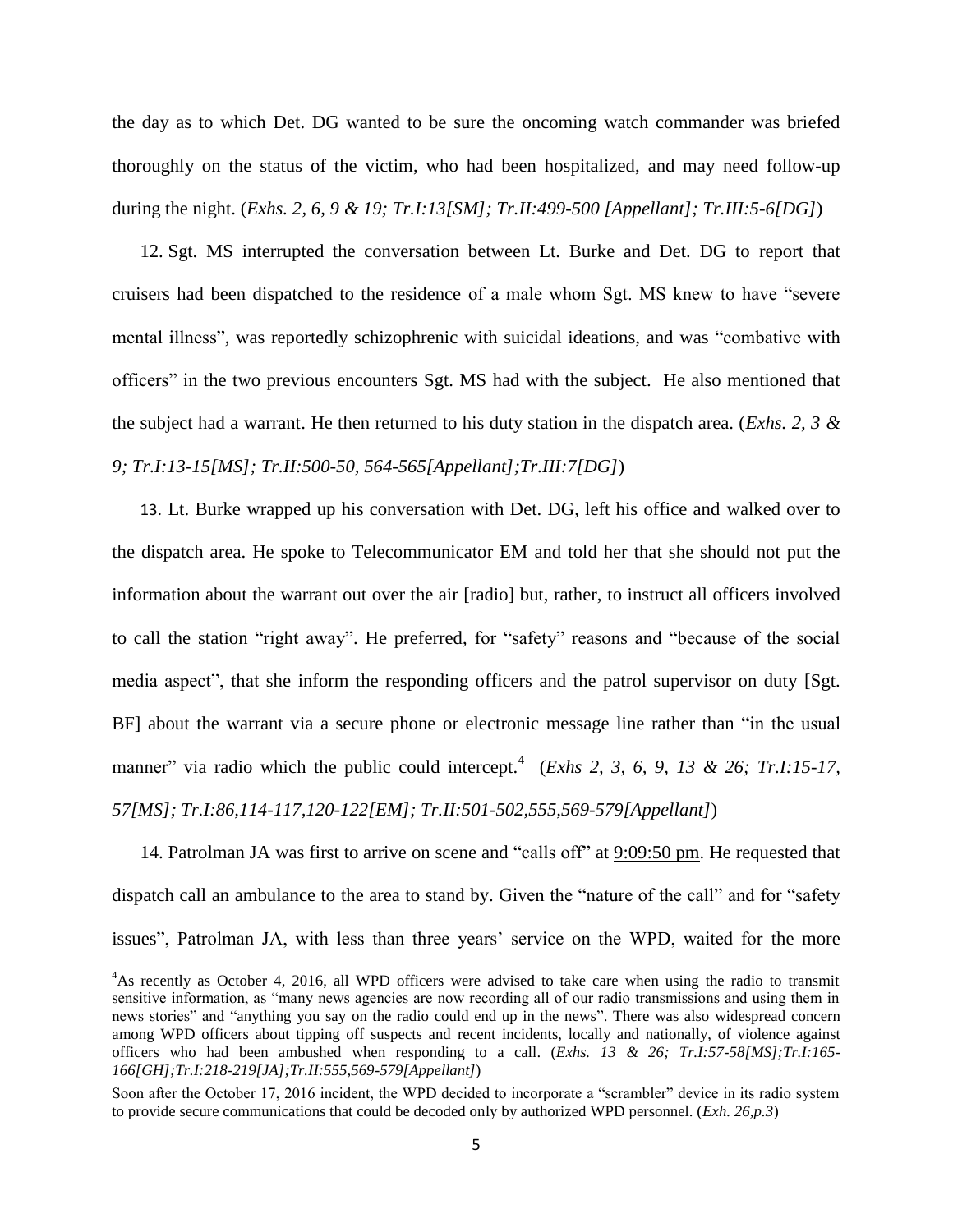experienced EH to arrive, who "called off" on-scene at 9:11:53 pm. Per protocol, EH's canine partner, Arco, whom EH "would never bring" into the house, stayed in the cruiser. (*Exhs.7, 8 & 21;Tr.I:88-90[EH];Tr.I:193-197,228[JA];Tr.II:296-299[EH]*)

15. At 9:11:58 pm, Telecommunicator EM acknowledged EH's arrival on scene and radios EH the message: "When you get things settled down, give me a [call on a WPD land line]". JA also heard this message. (*Exh. 21; Tr.I;197 [JA];Tr.I:255[EH];Tr.II:299[EH];Tr.II:354[BF]*)

16. Officers EH and JA then proceeded to the residence, where they found the male subject and followed him to a bathroom where he filled a plastic cup with water. As the male left the bathroom, he threw water at JA and pushed his way past the officers. At 9:13:52 pm, JA radios that the subject fled the house and, at  $9:14:44$  pm, reports that the male is hiding in a nearby wooded area. (*Exhs.1, 7, 8, 15 & 21; Tr.I:198-199[JA]; Tr.I:258-260[EH];Tr.II:357[BF]*)

17. At 9:15:30 pm, Sergeant BF, the patrol shift supervisor, who was monitoring the situation from the reconstruction scene of an earlier serious motor vehicle crash, called JA on the radio and asked if the male subject was "wanted for anything or was it just a welfare check?" to which JA responded "psych issues." (*Exhs. 5, 16, 19 & 21; Tr.I;202-204[JA];Tr.II:353-355[BF]*)

18. At 9:16:39 pm, after hearing this radio exchange, Telecommunicator EM told Sgt. BF to "check his [cruiser] terminal." JA heard this message. (*Exhs.5&21;Tr.I;205[JA];Tr.II:356[BF]*) *5*

19. EM then exchanged electronic "chat" messages with Sgt. BF via his cruiser computer: EM to BF-9:16:49: "Party does have 1 straight warrant but id [sic] he is extremely DK [Lt] wants him to go to hospital" BF to EM-9:17:52 "whats it for" EM TO BF-9:18:06 "a&b on ambulance personnel" EM to BF–9:21:23 "haven't told them yet, told them to call when they got him settled down" (*Exhs. 5, 10 & 21; Tr.II:357,420-423[BF]*)

 $\overline{a}$ 

<sup>&</sup>lt;sup>5</sup> WPD officers have cruiser and mobile radio capabilities that enable them to monitor and engage in communications with dispatch and with each other. Officers also have a laptop computer in their cruisers which enables secure messages to be transmitted and received. Officers can access WPD's "Master Card" or criminal history date from their cruisers, but not without knowing certain details such as name and date of birth. (*Tr.I:199, 243-245, 248-250[JA]; Tr.II:316[EH]; Tr.II:354-360[BF]*)*.*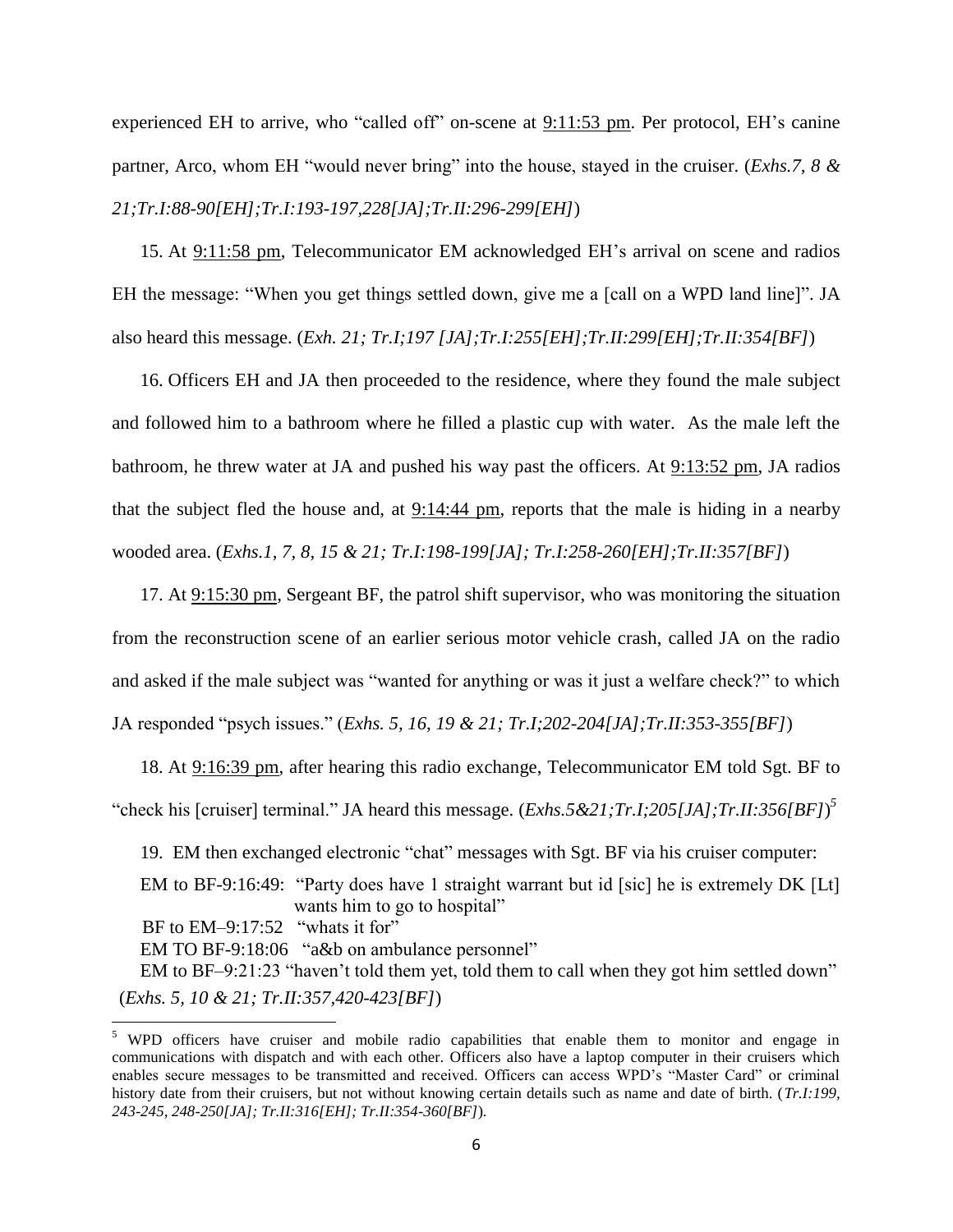20. After receiving the chat messages from Telecommunicator EM, Sgt. BF exited his cruiser and returned to assist the motor vehicle accident reconstruction team. By that time, he knew that the suspect had fled into the woods and knew that the subject had a warrant on him for assaulting an EMT. He "did not recall" if he actually saw the final message indicating that EM had not told JA or EA about the warrant and did nothing to convey the information to them, as he "had no reason to think they wouldn't already know about it". (*Tr.II:357-359,383,425[BF])*

21. Meanwhile, JA and EH, using muzzled Arco, cornered the male subject in the woods. Once EH determined that the subject had become "compliant" and "Officer [JA] was in a safe position", EH "pulled Arco back and let [JA] start to handcuff" the male. At that point, the male rolled over and kicked JA in the face, breaking his eyeglasses and causing minor facial injuries. Eventually, with Arco's support and assistance of the paramedics on scene, the male was subdued, handcuffed and placed in an ambulance. (*Exhs. 1, 5, 7, 8, 14, 15, 16 & 21; Tr.I:206- 208[JA]; Tr.I;260-272[EH];Tr.II:295,307-312,330-334[EH]*)

22. At 9:24:01 pm, radio transmissions resume. JA reports he had been assaulted. Sgt. BF leaves the accident reconstruction team and arrives on scene and is briefed by EH. By 9:33:14 pm, JA is on his way to the hospital for treatment of his injuries. (*Exhs. 1, 5, 7, 8, 14, 15, 16 & 21; Tr.I:208-209[JA]; Tr.I:269-272[EH]; Tr.II:360[BF]*)

23. At 9:37:36 pm, Sgt. BF called dispatch on a recorded line and was transferred to Lt. Burke. After reporting on JA's injuries, they considered whether to arrest the male or send him to the hospital and "complaint" him (i.e., file a criminal complaint and obtain a summons for his appearance in court). (*Exh. 31; Tr.II;380-385[EH];Tr.II:537-540[Appellant]*)

24. The recorded conversation included the following colloquy:

SGT. BF: "So do you want me to just . . . put him under arrest?" LT. BURKE: "Yeah, I mean I ...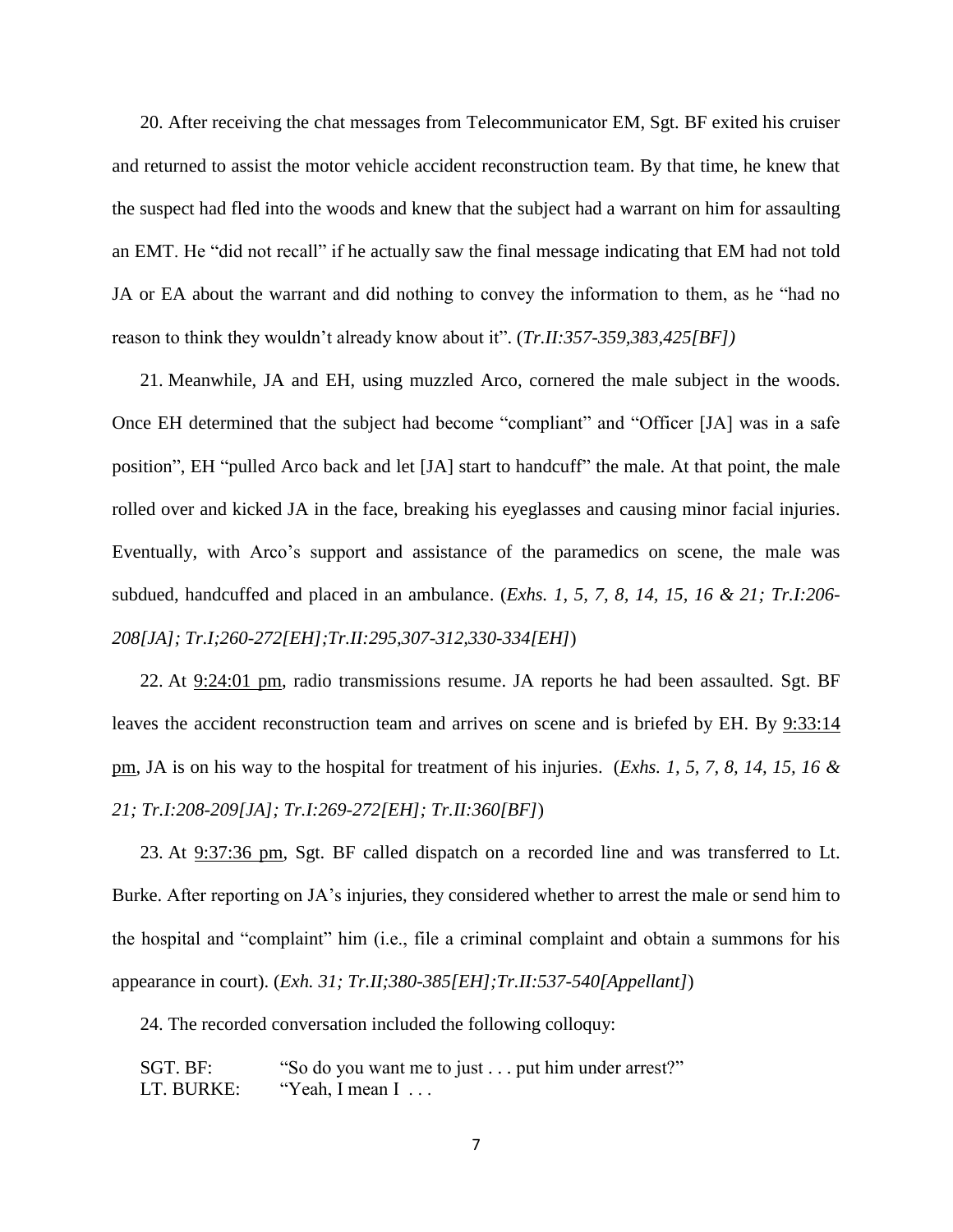| SGT. BF: | "The kid's  really got psych issues, do you know what I mean, so he's going to                                                                                               |
|----------|------------------------------------------------------------------------------------------------------------------------------------------------------------------------------|
|          | have to go to the hospital                                                                                                                                                   |
|          | LT. BURKE: "Well, if he's going to the hospital, then I don't know. If he has to go to the                                                                                   |
|          | hospital then"                                                                                                                                                               |
| SGT. BF: | "Yeah, he definitely has to go to the hospital. He's completely out of control                                                                                               |
|          | psychologically."                                                                                                                                                            |
|          | LT. BURKE: "Then let's just 'complaint' him. I'm not going to get through booking anyway<br>I want to arrest him. I've got a straight warrant here. But if you're telling me |
|          | he's schizophrenic and he's in this condition right now, you know, then I'm not                                                                                              |
|          | going to be able to book him anyway. Do you know what I mean?"                                                                                                               |
| SGT. BF: | "Right."                                                                                                                                                                     |
|          |                                                                                                                                                                              |

After this colloquy and BF's assessment that the male was "completely incoherent", he was sent to the hospital by ambulance, with EH.(*Exh.31;Tr.II;380-385[EH];Tr.II:537-540[Appellant]*) 6

25. At 9:38:43 pm, EH called dispatch to follow up EM's prior message to contact the station "when things settled down." He then learned "that guy has a warrant and [Sgt. BF] is aware of it". EH replied that "we probably would have handled it lot differently and nobody would have got hurt" if they had known about the warrant. Getting no response, he "kind of chuckled", then said: "Have a good day" and ended the call. (*Exh. 21; Tr.II:314-315 [EH])*

26. Upon learning of Officer EH's displeasure for not knowing about the warrant sooner, Lt. Burke told Officer EH that he [Lt. Burke] had decided to keep knowledge of the warrant off the public radio channel. He asked EH to apologize to Telecommunicator EM, which he did. (*Exhs. 5, 7, 8 & 26; Tr.I:236[JA]; Tr.I:280-282[EH];Tr.II:554-565[Appellant]*)

27. Lt. Burke's primary focus that evening had been the investigation the two high priority, serious rape/kidnapping and motor vehicle crash reconstruction matters. He did not learn the specifics of the radio and chat transmissions and the delay in informing EH and JA about the warrant until after the incident cleared. (*Exhs. 2, 3, 6 ,9 & 26; Tr.II:368[BF];Tr.II:480[Grimes]; Tr.II:499-504,549,562-565[Appellant]*)

 $\overline{\phantom{a}}$ 

<sup>&</sup>lt;sup>6</sup> At the Commission hearing, Sgt. BF agreed that summonsing the male rather than arrest him was a "legitimate" response to the facts" that Sgt. BF provided him, but it was a "option" he didn't agree with. He said the written transcript of the call was erroneously transcribed and the actual recording would confirm that he disagreed with Lt. Burke on this decision. After reviewing the transcript and recording (*Exhs.21 & 31*), I find the transcript is accurate.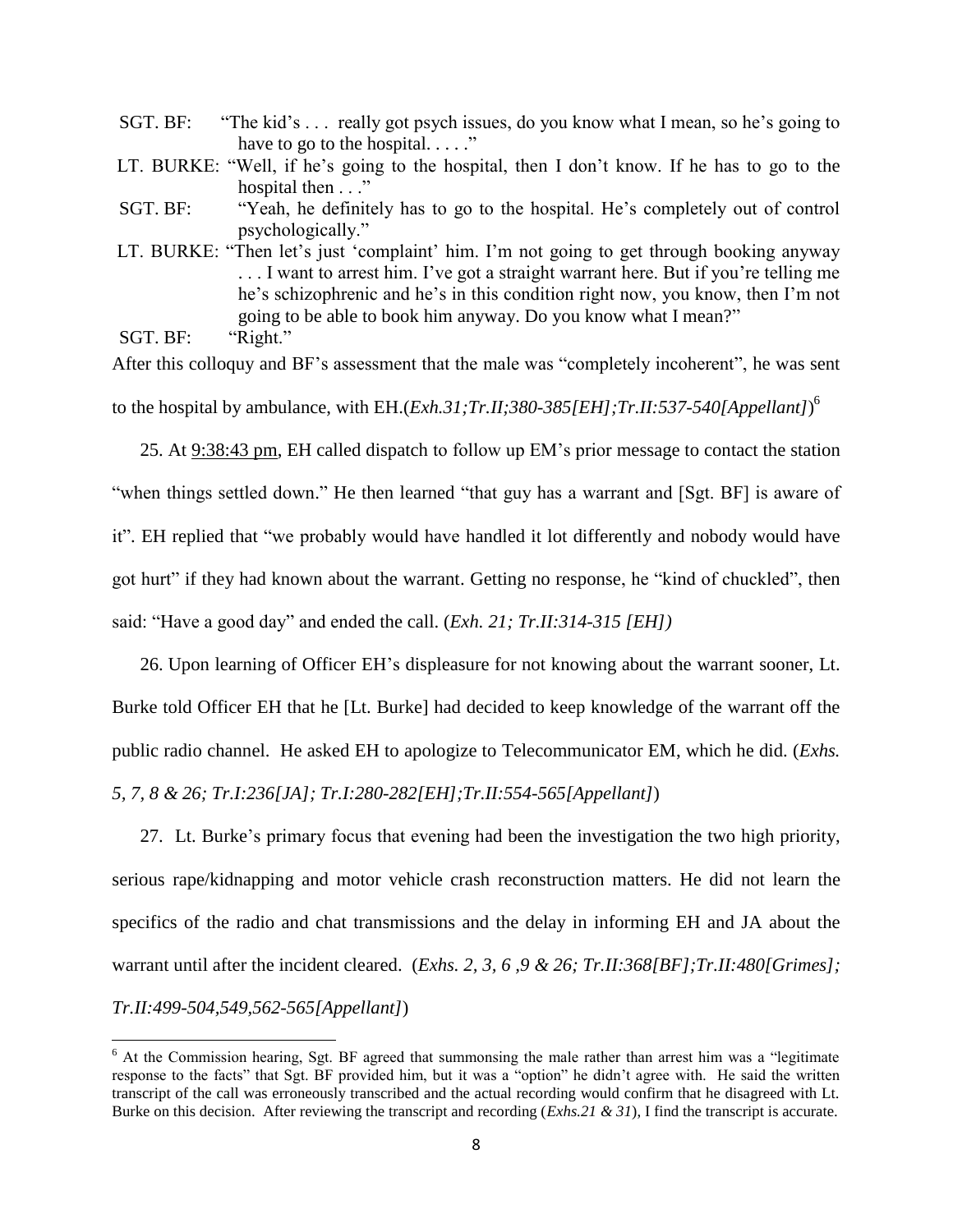28. EM could have chosen a number of other available ways to get the message out – chat, text or call to cell phone – but Lt. Burke was not one to tell her how to do her job and he was "not going to judge the dispatcher." He agreed it was not "right" to withhold or deliberately delay sending the information but, still, he took full responsibility for the consequences of his actions. (*Exhs. 2, 5, 7, 8 & 26; Tr.I:236[JA]; Tr.I:280-282[EH]; Tr.II:554-565[Appellant]*)

29. Sgt. BF called Lt. Burke again from the hospital. After further discussion, he obtained Lt. Burke's approval to place the male subject under arrest for assault and battery on a police officer. The male was evaluated and treated at the hospital and then transported to the WPD station about midnight for booking. (*Exhs.2, 5 & 15; Tr.I;367[BF]; Tr.II:518-522,533[Appellant]*)

30. The next day, October 18, 2018, WPD Chief Grimes assigned Captain DP to conduct an investigation of the prior night's incident. Capt. DP reviewed the incident reports, computer "chat log" and radio transmissions, as well as obtained "To/From" reports from the officers involved. (*Exhs.1 through 10, 14 through 16, 19, 21 & 31*)

31. Capt. DP provided a detailed written report to Chief Grimes dated November 3, 2016. Capt. DP's report concluded that Lt. Burke failed to ensure that the officers on scene obtained the warrant information in a timely manner; that, in general, he discouraged officers to arrest suspects and bring them to the station for booking; and that, in particular, he failed to order the arrest of the subject in the October 17, 2016 incident. Capt. DP recommended that Lt. Burke receive a three-day suspension. Capt. DP also criticized Lt. Burke for demanding that Officer EH apologize to Telecommunicator EM, finding (accurately) that Officer EH did not ever raise his voice and stated that he did not find he exchange "unnecessarily harsh". (*Exhs.1 & 21)*

32. By letter dated December 12, 2016, Chief Grimes imposed a five (5) day suspension, finding that: (1) Lt. Burke gave a "deliberate order" to deviate from "expected and required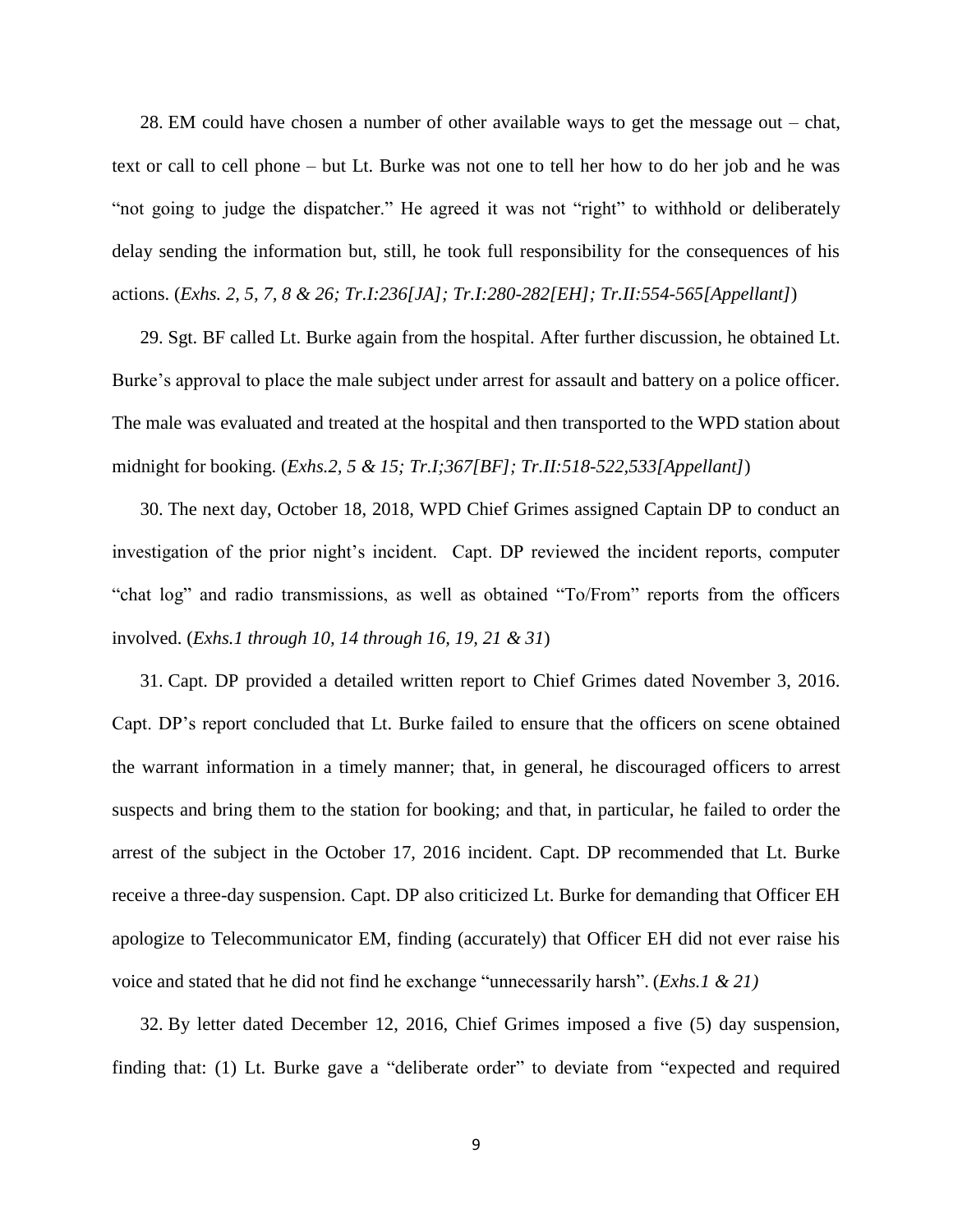practice of immediately keeping personnel who have been dispatched on calls fully informed of all facts affecting their safety and efficiency of their response to calls" and, specifically, by not allowing radio transmission, "to deliberately delay . . . and or to withhold . . . police information concerning wanted persons"; (2) he had taken a "persistent stance" against arresting a person with an outstanding warrant for assault and battery on an EMT, despite "prior knowledge that the male in question had been assaultive to public safety personnel as recently as three months prior"; and (3) "you abused your authority by compelling Officer [EH] to apologize to a Telecommunicator for a situation you created . . . to withhold information." (*Exh. 22)<sup>7</sup>*

33. Chief Grimes found that Lt. Burke's actions violated the newly promulgated WPD Code of Conduct (Rules and Regulations), specifically: (1) Section 2, Required Conduct, subsection (e) Department Communications by "failing to transmit all official communications promptly, accurately and completely to other officers in the department as required" and (2) Section 4, Prohibited Conduct, subsection (n) Neglect of Duty (nonfeasance) by "failing to take suitable and appropriate police action when any crime, public disorder or other incident requires police attention or service." Chief Grimes believed that concern for "officers' safety" and "social media" was too speculative to justify Lt. Burke's decision not to transmit the information about the warrant over the police radio channel. (*Exh. 22;Tr.II:460[Grimes]*)

34. The WPD Code of Conduct (Rules and Regulations), WPD Policy and Procedure 26-3 (issued and effective 8/5/2016) referenced by Chief Grimes provide, in relevant part:

## **GENERAL CONSIDERATIONS**

 $\overline{\phantom{a}}$ 

The Rules and Regulations . . . are included in the Policies and Procedures manual as the Code of Conduct. Whereas policies and procedures allow for leeway in choice from possible alternative actions and generally define the limits of discretion, rules and regulations specifically define the actions that are allowed and those actions that are prohibited. . . .

 $^7$  By a second letter dated December 12, 2016, Chief Grimes issued a written reprimand to Lt. Burke for creating "the atmosphere of a negative influence on the officers under your command toward arrests." (*Exh.30*)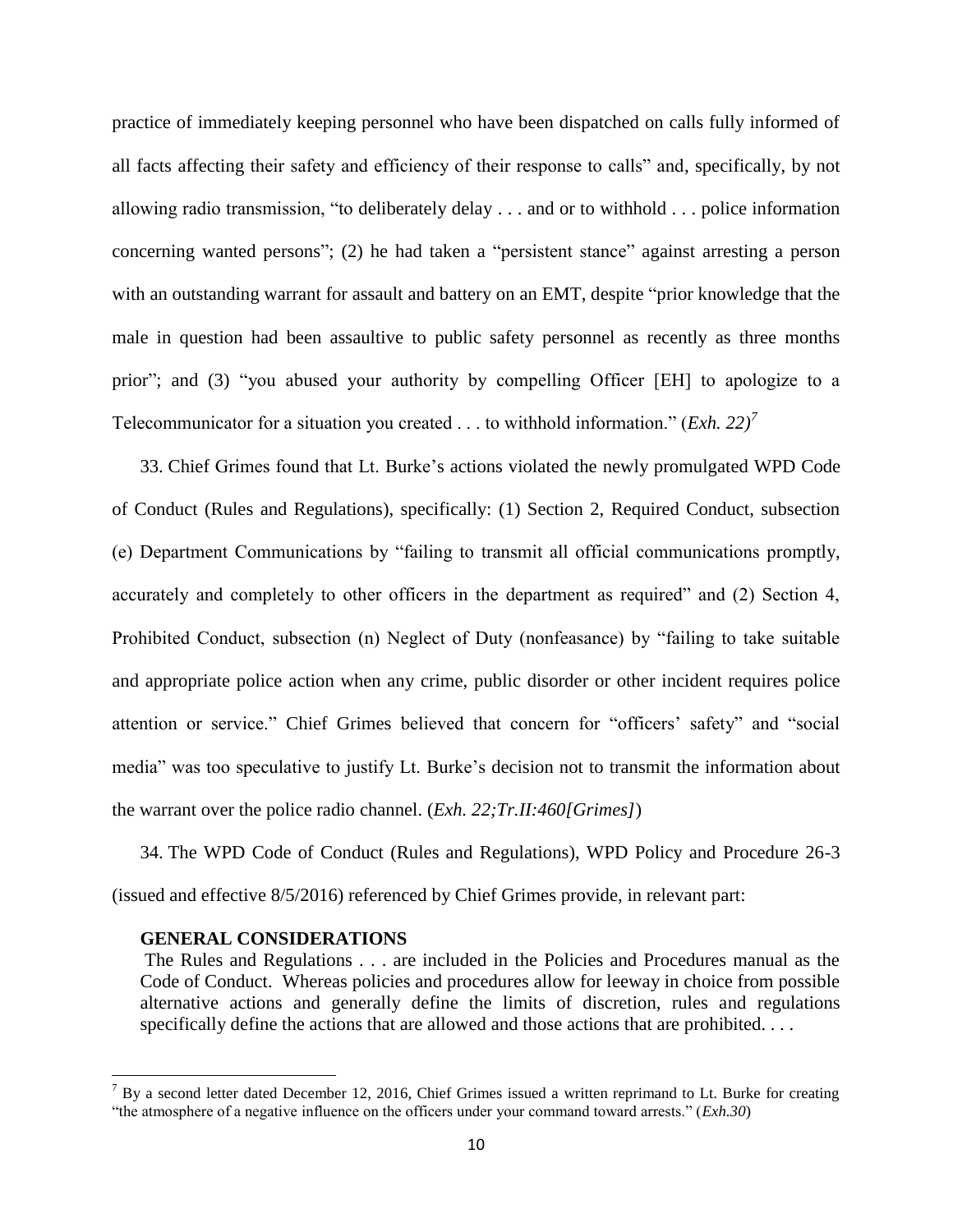# **DEFINITIONS**

Policies and Procedures: Policies and procedures provide officers with direction and guidelines for the delivery of police services based on department vision, mission and values as well as all constitutional, state, and local ordinance. Policies and Procedure allow for officer discretion within the law, good judgment and common sense and they define the limits of discretion.

Rules and Regulations: Rules and Regulations are specific and binding statements regarding employee conduct that allow for little or no discretion. In most cases, conduct outside of the rules and regulations shall be subject to disciplinary action.

# **PROCEDURES**

 $\overline{\phantom{a}}$ 

- 1) Professional Conduct & Responsibility  $[26.1.1]$ <sup>8</sup>  $\ldots$  . . .
- 2) Required Conduct [26.1.1]

In addition to the specific duties of each individual rank and assignment as set forth in this manual, the following provisions are applicable to all officers and employees of the department insofar as they are pertinent to their particular functions and responsibilities. . .....<br>. . .

e) Department Communications – All officers shall transmit all official communications promptly, accurately and completely to other officers of the department as required, and shall immediately inform their Officer-In-Charge of any matter of police importance coming to their attention during their tour of duty, or otherwise. They shall call to the attention of their relieving officers any information regarding unresolved problems or problems that may arise during the next tour of duty.  $\cdot$  . . .

 $8$  The bracketed citations refer to CALEA Accreditation Standards ( $5<sup>th</sup>$  Ed.) used for accreditation by the Massachusetts Police Accreditation Commission (MPAC), which the WPD was in the process of seeking at the time of the incident in question. (*Tr.II:485-495[Grimes]*) I infer that the August 2016 Code of Conduct was one of several such policies adopted in furtherance of that accreditation process; two other policies in evidence referenced  $\tilde{5}^{th}$  edition accreditation standards [41-6 on Mental Illness (effective 2/3/2017) and 71-1 on Holding Facility and Detainee Processing (effective 11/11/2016)] (*Exhs.20, 29, 33 & 35*). I indicated at the hearing (*Tr.II:494-495*) that I would take administrative notice of the substantive provisions of the Accreditation Standards then in effect and referenced in the WPD's 2011 versions of its Policies and Procedures (Exhs. 32 & 34), in the 2016 revisions to its Policies and Procedures (Exhs. 20, 29 & 33) and what appears to be an index of the standards marked Exh. 35. However, I have been unable to find a public source for the standards; only indices [titles] appear available on-line from the accreditation organizations [\[http://masspoliceaccred.net](http://masspoliceaccred.net/) and [http://www.calea.org.](http://www.calea.org/)]. In addition, it appears that the CALEA accreditation standards are now in their  $6<sup>th</sup>$  Edition (versus the  $5<sup>th</sup>$  Edition referenced in the 2016 WPD's Rules and Regulations) and there seem to be differences between the Massachusetts Commission standards and the CALEA standards: MPAC Accreditation has 159 Standards (not including Standard 41.2.7 on Mental Illness) for "Certification" and 257 Standards for "Accreditation". CALEA has 188 Standards (including 41.2.7 for "Tier 1" Certification and 482 Standards for "Tier 2" Certification). I do take notice that Weymouth received MPAC "Certification" in October 2017 and "Accreditation" in June 2018 [\[http://masspoliceaccred.net/program-members/w/\]](http://masspoliceaccred.net/program-members/w/). I advised the parties that, therefore, I would take notice of WPD's certification and accreditation under MPAC, but I do not intend to further research these programs, and will draw no inferences about how the WPD"s 2011 and 2016 Policies and Procedures compare and/or conform to the MPAC or CALEA Standards as then or now in effect, which I do not believe would be appropriate without reopening the evidence for further hearing. (See E-mail to counsel dated 8/14/2018) Having heard no objection from either party, I have proceeded accordingly.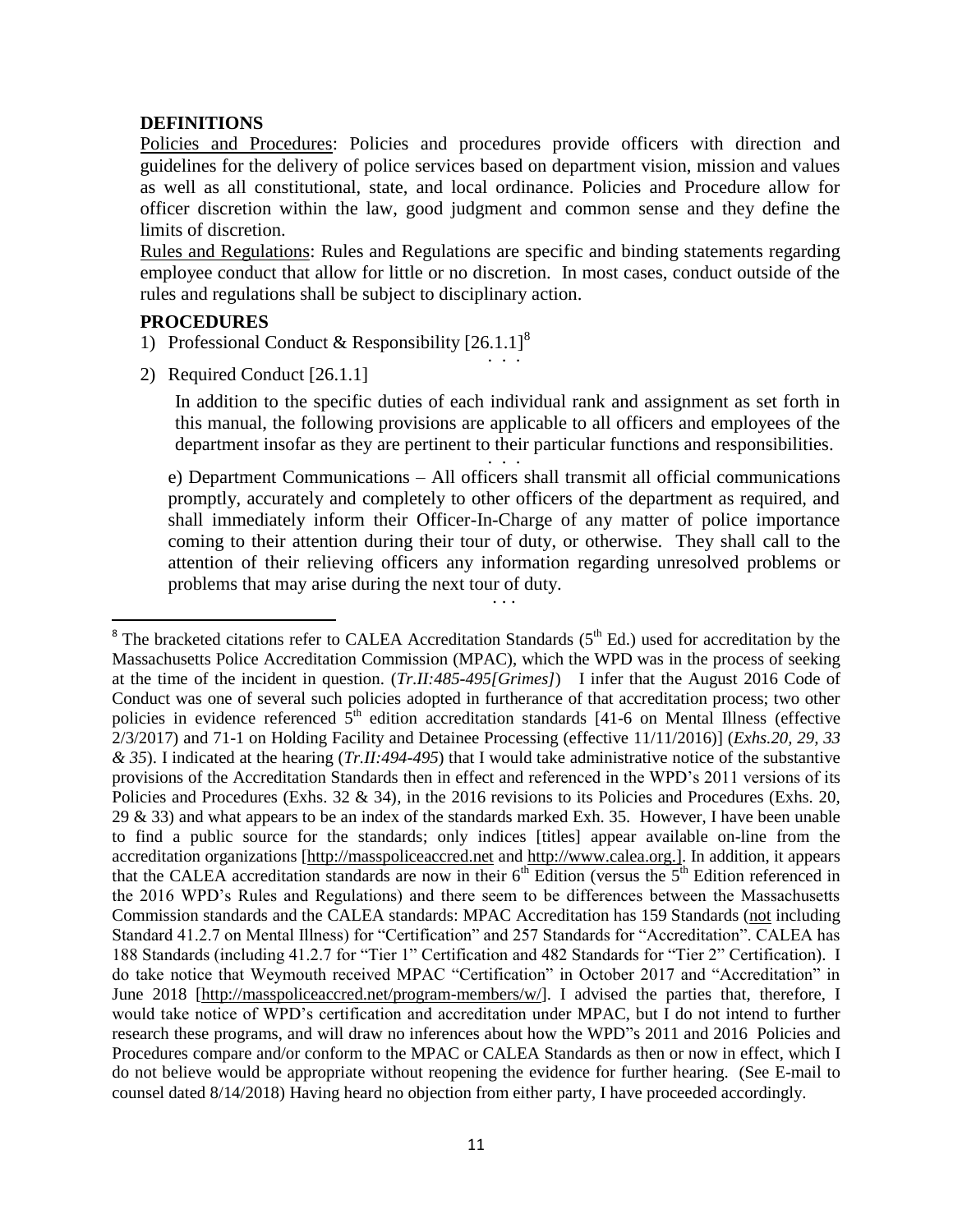v) Care and Transportation of Prisoners – All arrested persons shall be transported safely and directly to the appropriate place of custody. Officers shall make every effort to ensure that prisoners do not injure themselves or others and that they do not attempt to escape or dispose of evidence.

. . .

3) Prohibited Conduct

The following acts, actions or activities by department personnel are prohibited or restricted: [26.1.1] . . .

 n) Neglect of Duty – Being absent from assigned duty without leave; leaving post or assignment without being properly relieved; or failing to take suitable and appropriate police action when any crime, public disorder or other incident requires police attention or service.

(*Exh. 20*)

35. At the time of the October 17, 2017 incident, the WPD also had an extensive manual

of written policies in place, these excerpts from four of which are germane and set forth below:

Policy Number 11-02 ARREST (1/22/2012 rev.)

- $\overline{\cdot}$  "It is the policy of the department . . . [t]hat when appropriate circumstances exist, officers may exercise discretion and not make an arrest. In such limited cases, citations, summonses, informal resolutions, warnings and referrals to other agencies may be alternatives to arrest."
- "Although police officers must always be guided by the intent and purpose of the law, there are limited circumstances in the discretion of the officer involved when the public interest would be better served by not making an arrest, even though there is legal justification for such action."
- "Circumstances where little or no discretion to use alternatives to arrest is appropriate include the following: 1) Domestic Violence . . . 2) Operating Under the Influence of Alcohol<sup>"</sup>

Policy Number 11-06 DETAINEE PROCESSING (1/22/2012 rev.)

- "Medical treatment shall be arranged for any detainee in need of medical treatment."
- "No employee shall be allowed to go beyond his/her training in administering to the emergency or special medical needs of any person held in the custody of this department"

Policy Number 11-45 LOCKUP AND HOLDING FACILITY (2/13/2012 rev.)

- "I]t will be up to the discretion of the watch commander to determine if constant or more frequent than 30 minute monitoring [of a prisoner] is needed ."
- "In the case of a prisoner who may have medical or physical difficulties more frequent monitoring may be required."
- "All officers shall follow the guidelines below to attending to the medical needs of a prisoner."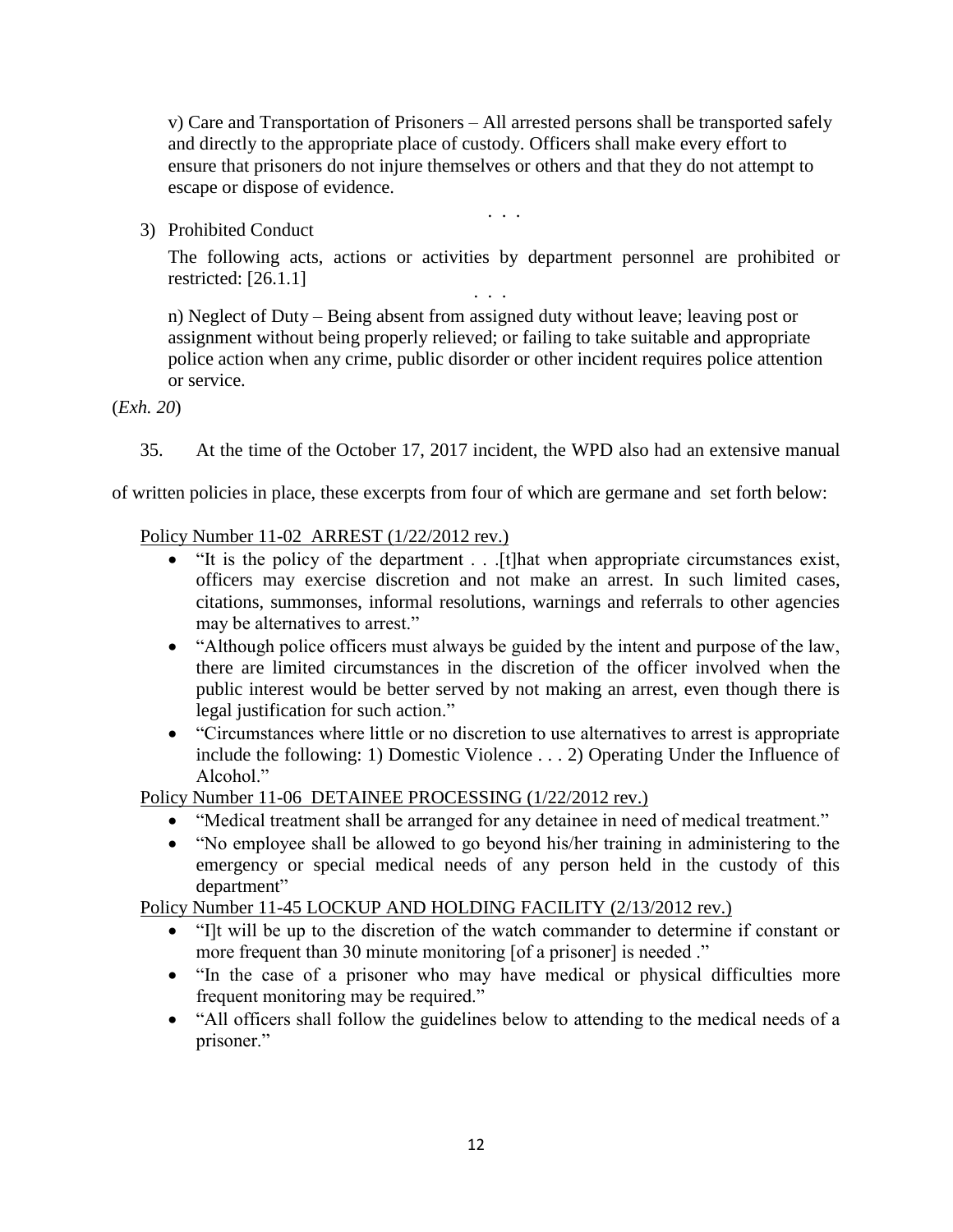- "Any person requesting in [sic] or deemed in need of medical attention shall be transported to South Shore Hospital."<sup>9</sup>
- "When transfer of a detainee to a hospital is necessary the mode of transportation shall be by ambulance . . .[A] police officer shall accompany ambulance attendants."

Policy Number 11-10 HANDLING THE MENTALLY ILL (1/22/2012 REV.)

- "If an officer believes [s]he is faced with a situation involving a mentally ill person, [s]he should not proceed in haste unless circumstances require otherwise."
- "It it not necessarily true that mentally ill persons will be armed or resort to violence. However, this possibility should not be ruled out and because of the potential dangers, the officer should take all precautions to protect everyone involved."
- "If an officer receives a complaint from a family member of an allegedly mentally ill person, the officer must assess the person's state . . . in making a good faith determination as to whether or not there is reason to believe that failure to hospitalize the person would create a likelihood of serious harm by reason of mental illness, and as to whether the person is a threat to himself or others."
- "A mentally ill person may be taken into custody if: i)[]he has committed a crime for which there is a right of arrest. ii) The officer has a reasonable belief, under the circumstances, that [s]he poses a substantial danger of physical harm to himself/herself or other persons."
- "Whenever a mentally ill or mentally deficient person is a suspect and is taken into custody for questioning, police officers must be particularly careful in advising the subject of his/her Miranda rights . . . It may not be obvious that the person does not understand his/her rights."
- "Before interrogating a suspect who has a known or apparent mental condition or disability, police should make every effort to determine the nature and severity of that condition or disability; the extent to which it impairs the subjects capacity to understand basic rights and legal concepts, such as those contained in the Miranda warnings."

(*Exh. 34*)

36. Two additional WPD policies were introduced: (1) a "new" Policy and Procedure No. 71-

1, entitled "Holding Facility and Detainee Processing", issued 10/28/2016, effective 11/11/2016,

and (2) a "revision" Policy and Procedure No. 41-6, entitled "Response to Persons with Mental

Illness and Emotional Disturbances", issued 1/20/2017, effective 2/3/2017. WPD counsel moved

to strike these exhibits as they post-date the disciplinary incident. While that is true, they were in

 $\overline{\phantom{a}}$ <sup>9</sup> At the time of the October 2016 incident, the WPD detention facility was not considered "suitable" for handling the needs of detainees who required immediate or sustained medical attention, including emotionally disturbed people. Hospitalization of such persons was generally believed to be a preferred option rather than incarceration in the first instance. (*Exh. 29, p.8;Tr..I:47[MS];Tr.I:167[GH];Tr.I:238-239[JA];Tr.II:347-348[EH]; Tr.II:381- 382[BF];Tr.441-442,470-478[Grimes])*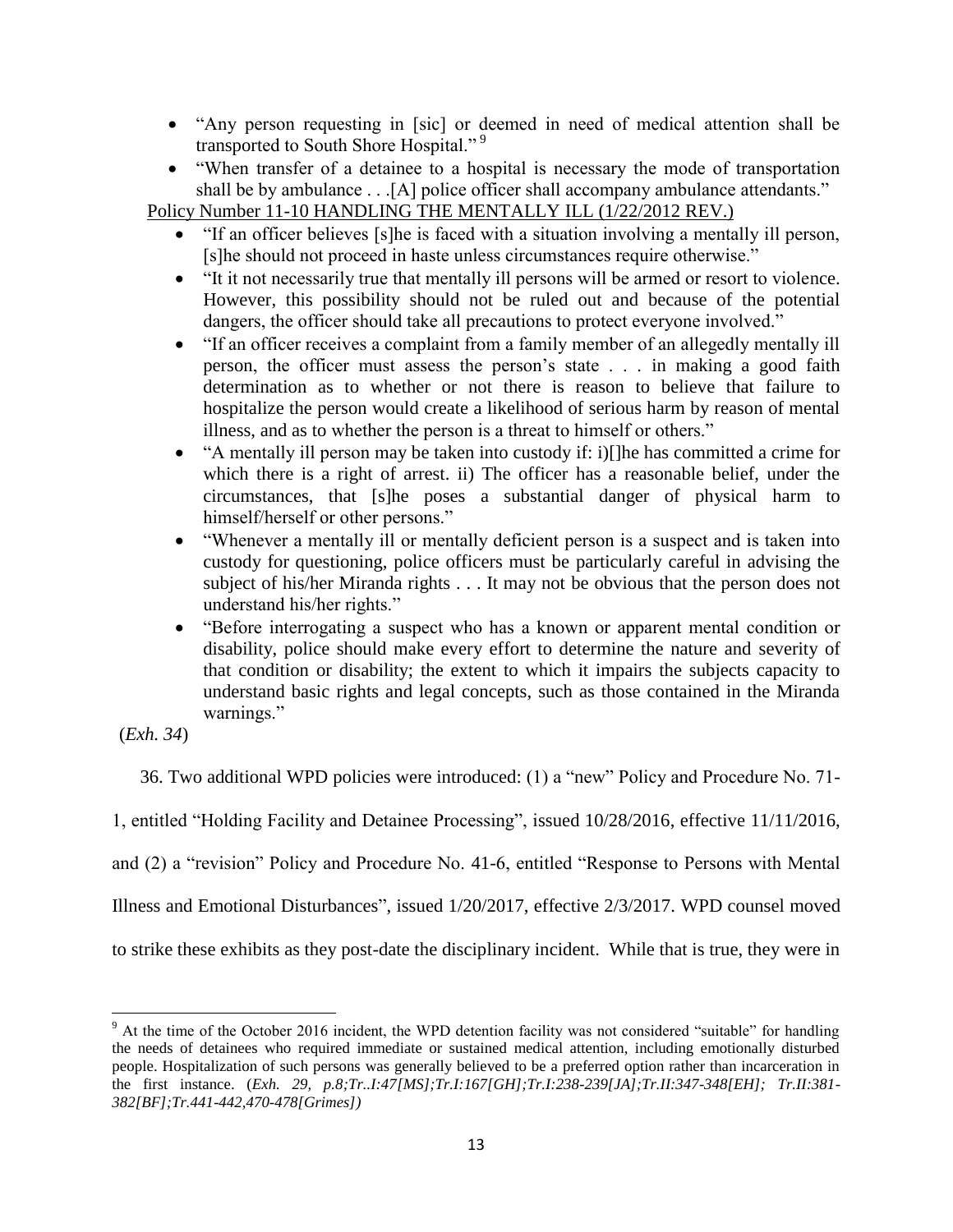effect when the appointing authority held its disciplinary hearing and my review of the exhibits confirms, as Chief Grimes testified, that the new policies are consistent with "good police practices" and substantially track existing WPD policies. (*Tr.II:439-450,491-497[Grimes])<sup>10</sup>*

37. WPD also has policies and procedures covering a "prisoner watch", i.e., when a person taken into custody is sent to the hospital. In general, the officer taking the person into custody follows them to the hospital and remains there until relieved, which may be an officer coming on-shift or an officer called on duty for overtime. The watch commander has some discretion on how any specific situation is handled and, in practice, staffing a prisoner watch has been handled differently over time. (*Exhs.2,11,19 & 26; Tr.I:169-180[GH]; Tr.II:429-432[BF]*)

38. Lt. Burke had in mind the logistics and manpower issues that would come into play if the suspect had been arrested at the scene and put on "prisoner watch" at the hospital, rather than "complaint" him instead. With several officers working the accident reconstruction on overtime and others tied up with that incident and the other priority matter (the rape/kidnapping case), and with Officer JA out injured, Lt. Burke faced either ordering additional officers on overtime duty or completing the shift with a reduced roster. These logistic considerations were not the key factor in his decision, however, which was primarily motivated by the on-scene report from Sgt. BF about the suspect's mental status. (*Exhs. 2, 26, 31; Tr.I:71[MS]; Tr.II:460-461[Grimes])*

39. Lt. Burke duly appealed his discipline for an appointing authority hearing, which was held on February 10, 2017 before a hearing officer (Weymouth Director of Human Resources) designated by Chief Grimes. Lt. Burke appeared and testified. The Town appeared through counsel and submitted documentary evidence but called no witnesses. (*Exhs. 23 through 26*)

 $\overline{\phantom{a}}$ 

<sup>&</sup>lt;sup>10</sup> In these circumstances, the documents are relevant and entitled to some weight. The Motion to Strike is denied. The WPD Policies and Procedures themselves will remain in evidence and considered for what they may be worth, taking into account of their respective effective dates.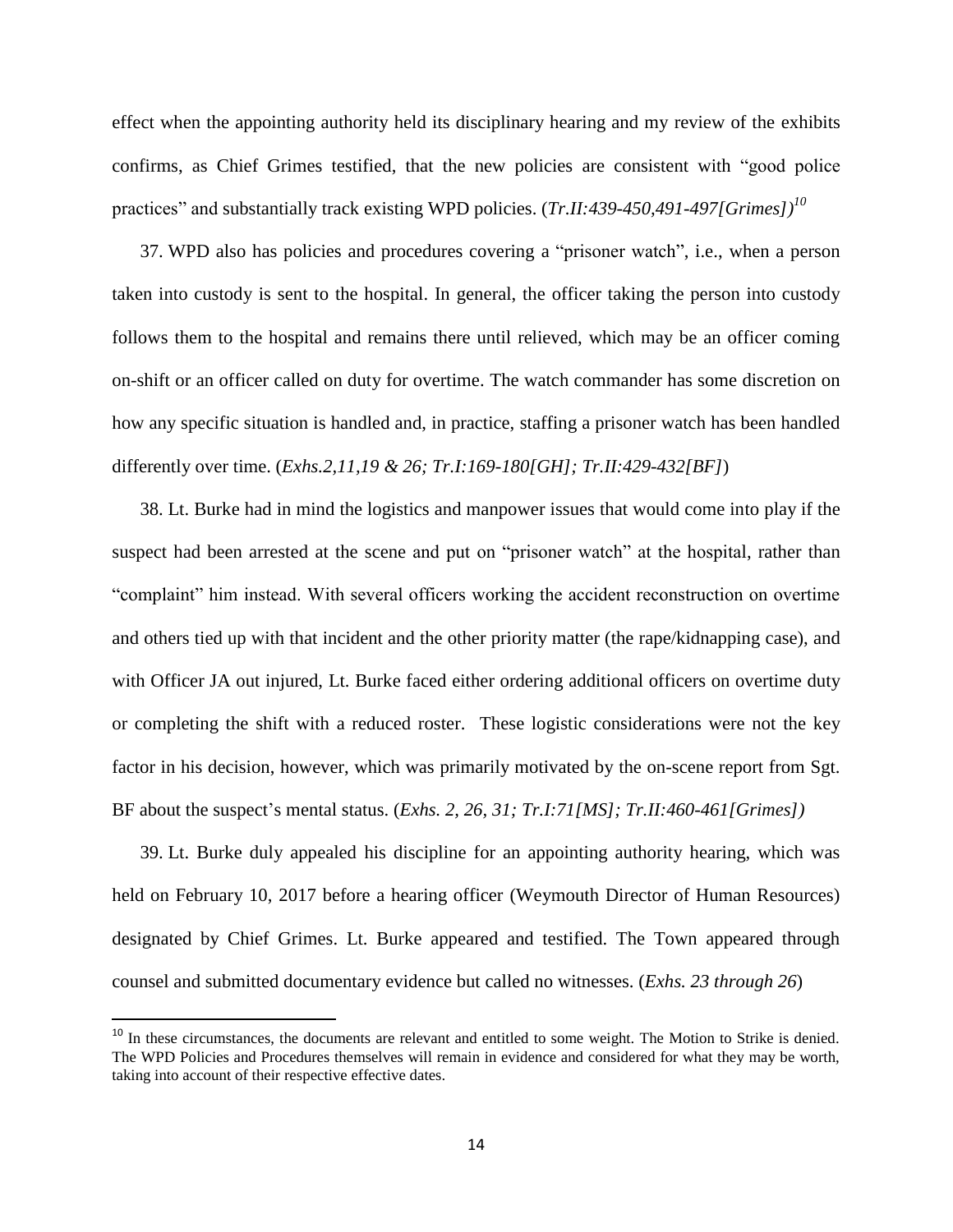40. By Memorandum dated February 21, 2017, the hearing officer reported that he credited the WPD's documentary evidence that "Lt. Burke delayed and withheld the transfer of vital information therefore deviating from normal protocol" and this conduct "jeopardized those under Lt. Burke's command" and "unnecessarily endangered the responding officers and caused injury and hospitalization of [Officer JA]." The hearing officer stated: "I do not feel that Lt. Burke provided any additional, substantive or compelling information or persuasion concerning the incident." He recommended that the five (5) day suspension be sustained. (*Exhs. 25 & 27*)

41. Chief Grimes concurred with the hearing officer's memorandum and sustained the five (5) day suspension he had originally imposed, from which final decision Lt. Burke duly appealed to the Commission. (*Exhs. 27 & 28*)

## **APPLICABLE LAW**

A tenured civil service employee may be disciplined only for "just cause" after due notice, hearing and a written decision that states "fully and specifically the reasons therefore." G.L.c.31,§41. An employee aggrieved by that decision may appeal to the Commission, pursuant to G.L.c.31,§43, for de novo review by the Commission "for the purpose of finding the facts anew." Town of Falmouth v. Civil Service Comm'n, 447 Mass. 814, 823 (2006) and cases cited.

The role of the Commission is to determine "whether the appointing authority has sustained its burden of proving that there was reasonable justification for the action taken by the appointing authority." City of Cambridge v. Civil Service Comm'n, 43 Mass.App.Ct. 300, 304, rev.den., 426 Mass. 1102 (1997). See also City of Leominster v. Stratton, 58 Mass.App.Ct. 726, 728, rev.den., 440 Mass. 1108 (2003); Police Dep't of Boston v. Collins, 48 Mass.App.Ct. 411, rev.den., 726 N.E.2d 417 (2000); McIsaac v. Civil Service Comm'n, 38 Mass.App.Ct. 473, 477 (1995); Town of Watertown v. Arria, 16 Mass.App.Ct. 331, rev.den., 390 Mass. 1102 (1983).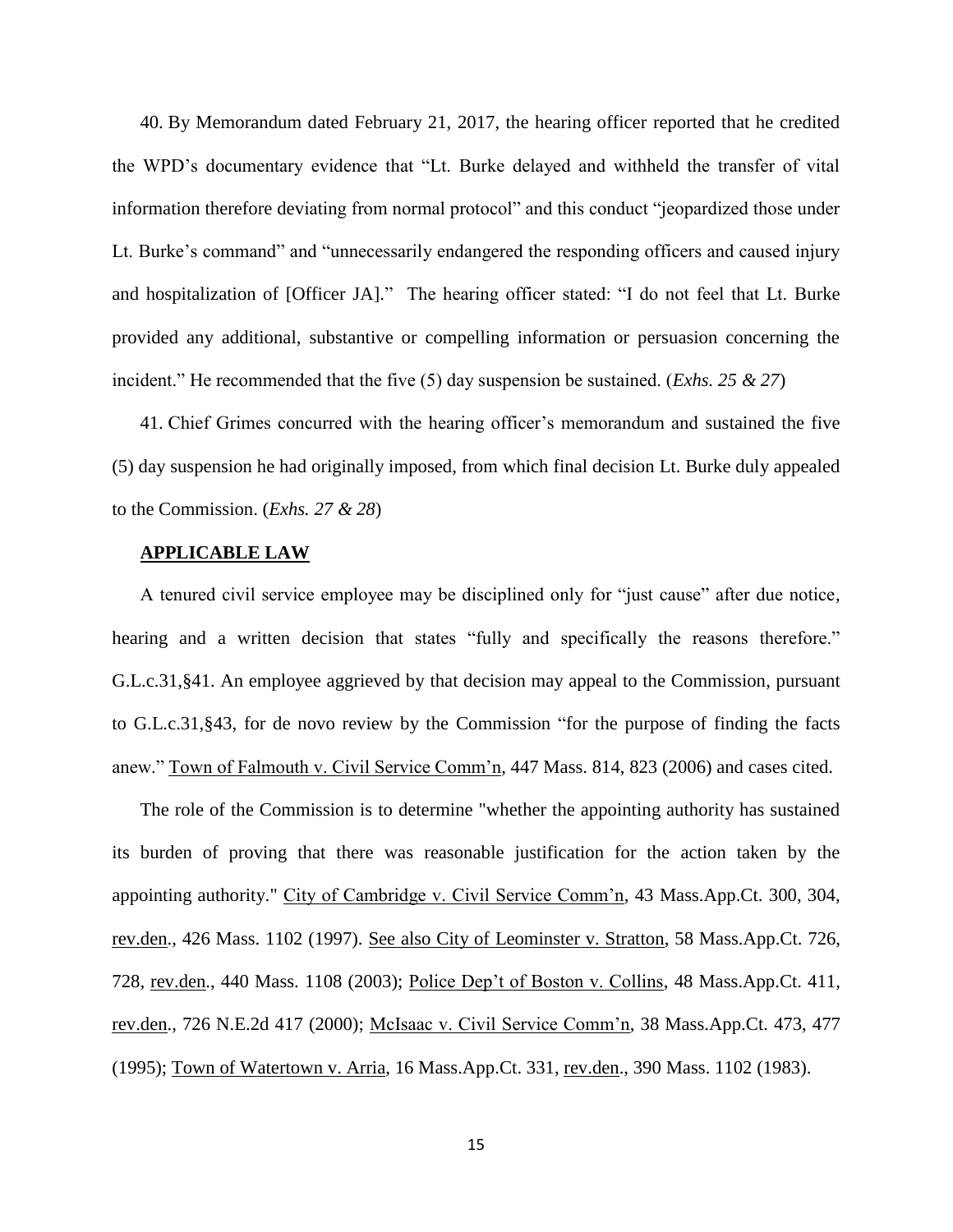An action is "justified" if it is "done upon adequate reasons sufficiently supported by credible evidence, when weighed by an unprejudiced mind; guided by common sense and by correct rules of law." Commissioners of Civil Service v. Municipal Ct., 359 Mass. 211, 214 (1971); City of Cambridge v. Civil Service Comm'n, 43 Mass.App.Ct. 300, 304, rev.den., 426 Mass. 1102 (1997); Selectmen of Wakefield v. Judge of First Dist. Ct., 262 Mass. 477, 482 (1928) The Commission determines justification for discipline by inquiring, "whether the employee has been guilty of substantial misconduct which adversely affects the public interest by impairing the efficiency of public service." School Comm. v. Civil Service Comm'n, 43 Mass.App.Ct. 486, 488, rev.den., 426 Mass. 1104 (1997); Murray v. Second Dist. Ct., 389 Mass. 508, 514 (1983)<sup>11</sup>

The Commission is guided by "the principle of uniformity and the 'equitable treatment of similarly situated individuals' [both within and across different appointing authorities]" as well as the "underlying purpose of the civil service system 'to guard against political considerations, favoritism and bias in governmental employment decisions.' " Town of Falmouth v. Civil Service Comm'n, 447 Mass. 814, 823 (2006) and cases cited. It is also a basic tenet of "merit principles" which govern civil service law that discipline must be remedial, not punitive, designed to "correct inadequate performance" and "separating employees whose inadequate performance cannot be corrected." G.L. c.31,§1.

The Commission recognizes that law enforcement officers are vested with considerable power and discretion and must be held to a high standard of conduct, especially when it comes to the exercise of their authority. "Police officers are not drafted into public service; rather they

l

 $11$  The "just cause" standard applied in disciplinary cases is distinct from the more deferential standard in hiring decisions, which come to the Commission under a different section of the Civil Service Law (G.Lc.31,§2(b))."We think that the standards are materially different. Simply put, a municipality should be able to enjoy more freedom in deciding whether to appoint someone as a new police officer that in disciplining an existing tenured one." See "Memorandum and Order, City of Attleboro v. Massachusetts Civil Service Comm'n, C.A. BRCV2011-00734 (MacDonald, J), citing City of Beverly v. Civil Service Comm'n, ,78 Mass.App.Ct.182,191 (2010).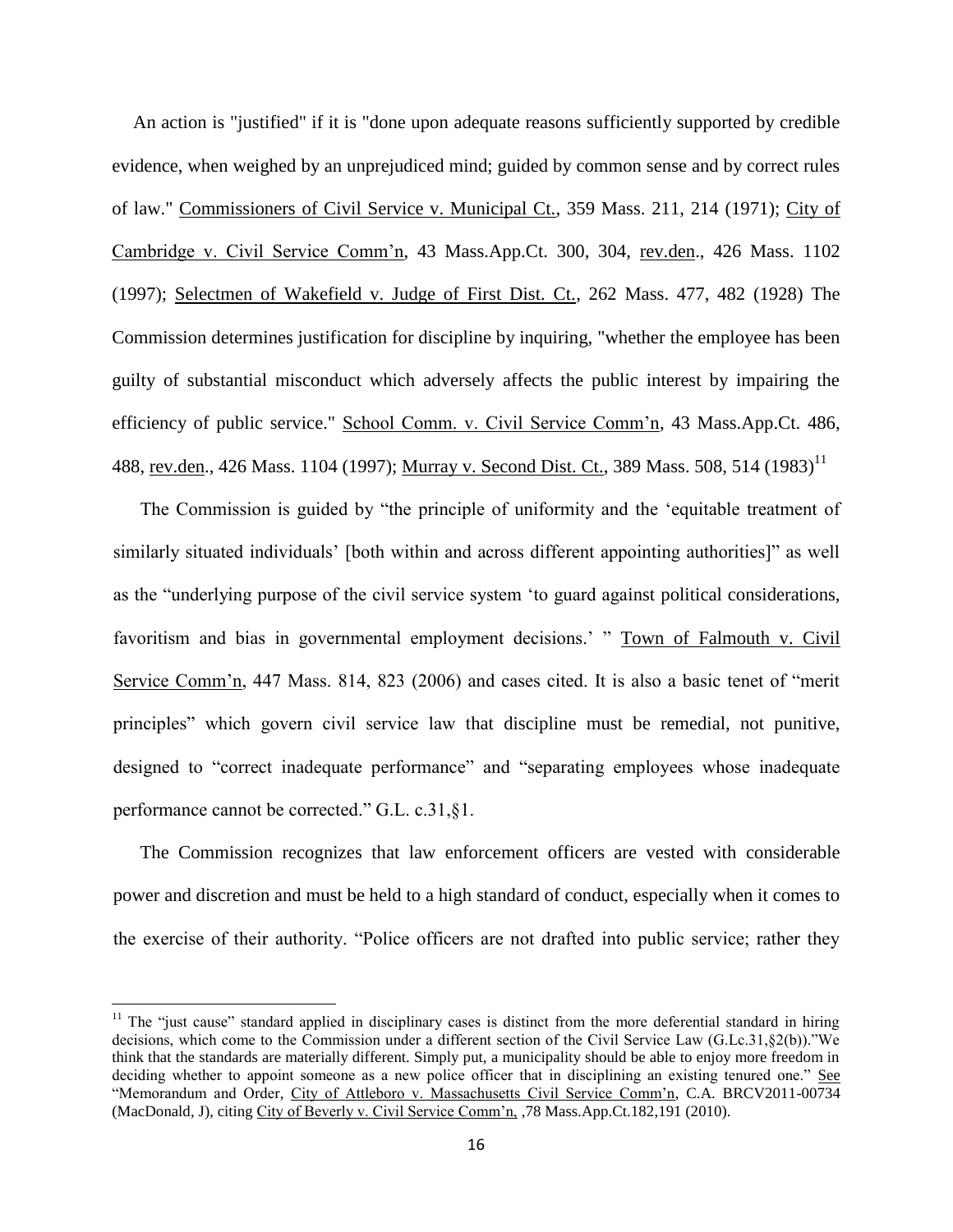compete for their positions. In accepting employment by the public, they implicitly agree that they will not engage in conduct which calls into question their ability and fitness to perform their official responsibilities." Police Comm'r v. Civil Service Comm'n, 22 Mass.App.Ct. 364, 371, 494 N.E.2d 27, 32 rev.den. 398 Mass. 1103, 497 N.E.2d 1096 (1986).

The Commission is entitled to "due weight for its experience, technical competence, and specialized knowledge, as well as to the discretionary authority conferred upon it. . . . This standard . . . is highly deferential to the agency on questions of fact and reasonable inferences drawn therefrom.' " Brackett v. Civil Service Comm'n, 447 Mass. 233, 241-42 (2006) and cases cited. It is the purview of the hearing officer to determine credibility of testimony presented to the Commission. See, e..g., Covell v. Dep't of Social Services, 439 Mass. 766, 787 (2003) Leominster v. Stratton, 58 Mass.App.Ct. 726, 729 (2003) See Embers of Salisbury, Inc. v. Alcoholic Beverages Control Comm'n, 401 Mass. 526, 529 (1988); Doherty v. Retirement Bd. Of Medford, 425 Mass. 130, 141 (1997). The Commission takes account of all credible evidence in the entire administrative record, including whatever would fairly detract from the weight of any particular supporting evidence. See, e.g., Massachusetts Ass'n of Minority Law Enforcement Officers v. Abban, 434 Mass. 256, 264-65 (2001).

G.L.c.31, Section 43 also vests the Commission with "considerable discretion" to affirm, vacate or modify discipline but that discretion is "not without bounds" and requires sound explanation for doing so. See, e.g., Police Comm'r v. Civil Service Comm'n, 39 Mass.App.Ct. 594, 600 (1996) ("The power accorded to the commission to modify penalties must not be confused with the power to impose penalties ab initio  $\ldots$  accorded the appointing authority") Id., (*emphasis added*). See also Town of Falmouth v. Civil Service Comm'n, 447 Mass. 814, 823 (2006), quoting Watertown v. Arria, 16 Mass.App.Ct. 331, 334 (1983).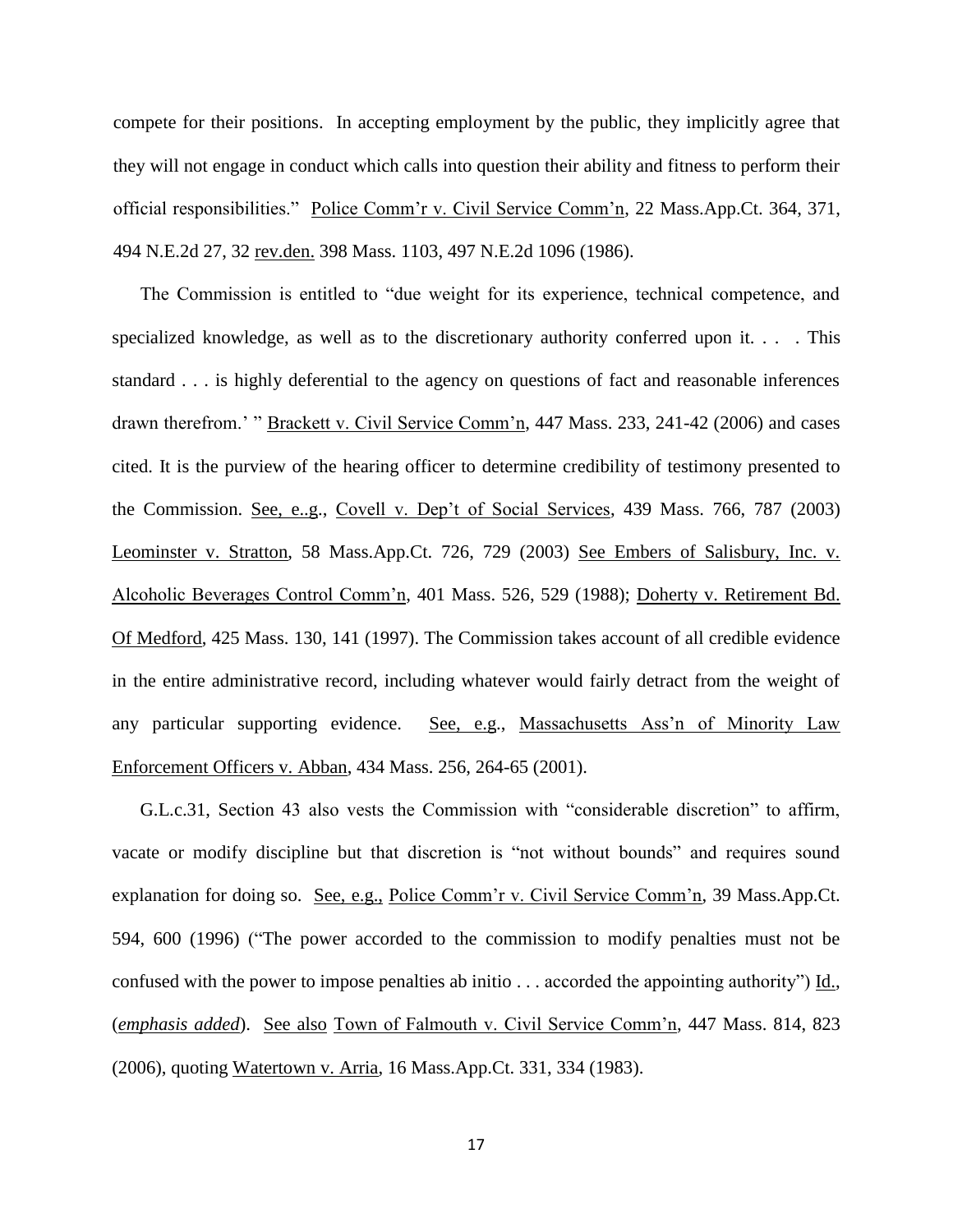#### **SUMMARY OF CONCLUSION**

Applying these principles of civil service law to the facts of this appeal, I conclude that the WPD has failed to establish just cause for the five (5) day suspension of Lt. Burke. The preponderance of evidence proved that none of Lt. Burke's actions amounted to the deliberate or intentional misconduct with which he was charged. In fact, his decisions were taken in substantial compliance with established WPD policies and procedures and within the limits of the discretion which those rules allowed. Nothing that Lt. Burke did that night can fairly be construed to have "impaired the efficiency of the public service" or to have "called into question" his fitness to serve as a police officer sufficient to support for imposing the remedial discipline of a suspension without pay. In particular, the preponderance of the evidence did not establish a clear nexus between Lt. Burke's action and the unfortunate injuries to Officer JA.

## **ANALYSIS**

## The Decision on the Warrant

Weymouth asserts that Lt. Burke's instruction to the dispatcher, after learning about a warrant outstanding on an emotionally disturbed person who was subject of a call for service, that she tell the officers en route to the call of the warrant "off the air", i.e., by means other than radio transmission, was a "neglect" of duty under the WPD's Code of Conduct. The justification for this conclusion rests on four prongs, none of which are substantiated.

First, Weymouth erroneously equates Lt. Burke's decision to keep information about the warrant "off the air" with a deliberate "withholding" of the information. In fact, the evidence from virtually all witnesses established that Lt. Burke wanted to see, and specifically so stated according to the dispatcher, that the information be communicated "right away". At the time, Lt. Burke was justified in his belief that the dispatcher had equally efficient alternative ways and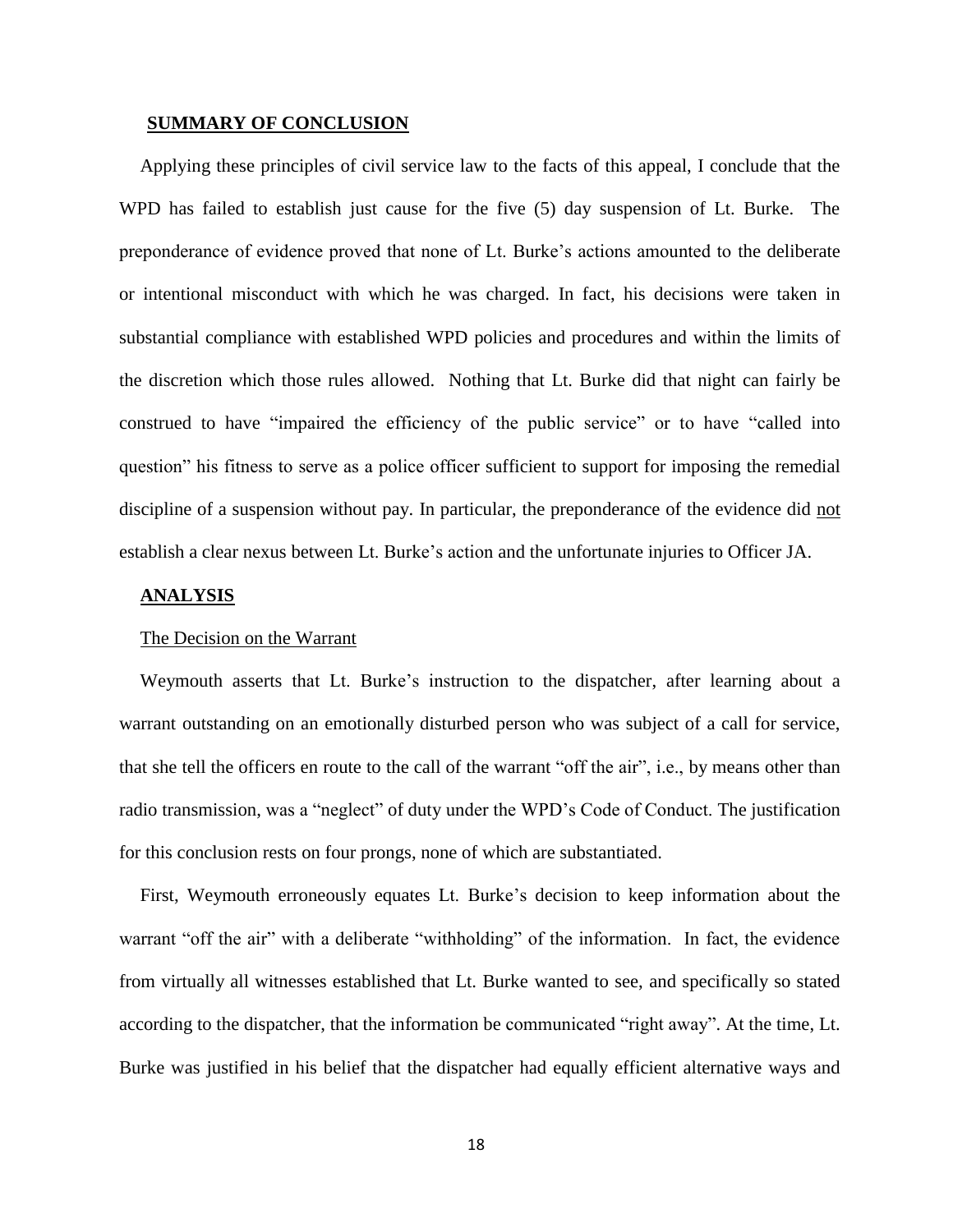plenty of time to deliver the information to the responding officers and/or their patrol supervisor, once Lt. Burke spoke to her and before the officers "call off" at the scene.<sup>12</sup>

Second, Weymouth's contention that Lt. Burke's decision was "neglect of duty" under the Code of Conduct reads more into that broad generic principle than any reasonable interpretation can bear. As the Appellant points out, although radio transmissions are typically used as the means of communication to multiple officers in the field, no WPD policy mandates that information about a warrant, or, indeed, any other matter that "requires police attention or service", be transmitted by any specific methods or that transmission by radio was the only "suitable and appropriate" method of efficient communication to officers in the field.

Third, I am not persuaded by Weymouth's clam that delay in communicating the information about the warrant to the officers in the field "caused" the unfortunate injuries that later occurred to JA. In hindsight, more explicit instructions to and/or follow-up with the dispatcher possibly might have avoided the delay, but I do not find that, under all of the facts and circumstances, there is a sufficient nexus between the delay and the assault on JA that Lt. Burke fairly can be charged with having "caused" the assault.

Fourth, Weymouth discredits Lt. Burke's concern for the risks of "ambush" and "social media" as speculative "possibilities and presumptions" that did not outweigh adherence to an "expected" and "usual" preference to use the radio for departmental field communications. I do not read Chief Grimes to have disbelieved that Lt. Burke, in fact, had such concerns (nor do I)

 $\overline{\phantom{a}}$ 

 $12$  Weymouth points to testimony by Det. DG that, during the colloquy between Sgt. MS and Lt. Burke, he overheard Lt. Burke say: "he didn't want that f---g kid in the station" and to the dispatcher's chat message to Sgt. BF that said Lt. Burke wanted the subject to be taken to the hospital. Weymouth asks me to infer from this evidence that Lt. Burke had no intention of arresting the subject, which Weymouth argues shows his ulterior a motive for keeping the officers in the dark about the warrant. DF's short To/From that he wrote shortly after the incident said nothing about Lt. Burke's alleged statement; other probative evidence, including that of percipient witnesses (MS and Telecommunicator EM) substantially discredits this inference. Even assuming that Lt. Burke was predisposed, initially, not to arrest a mentally disturbed person on a "straight warrant" (which was his discretionary call), that does not change my conclusion about his instructions to the dispatcher, which, as the preponderance of evidence showed, limited the means by which, but not if, the warrant information, should be communicated forthwith.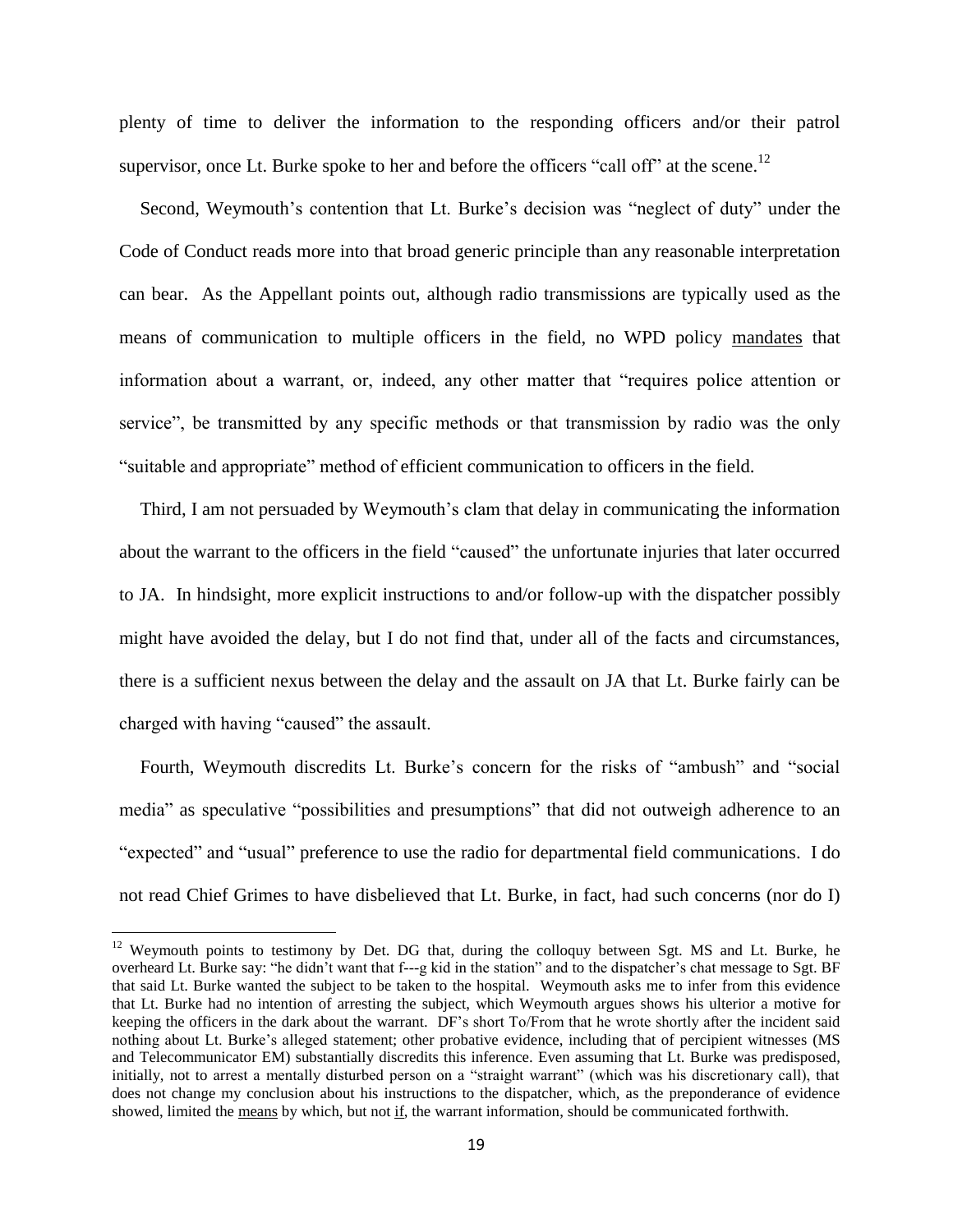but that it was not objectively reasonable for any officer ever to override such preference on the basis of "possibilities and presumptions". I agree that it could be fairly argued that a concern for an "ambush" is problematic, as the communication of the information about the warrant added little, if any risk, to that possibility than did the initial radio dispatch of two officers to the scene. The evidence did persuade me, however, that Lt. Burke's actions were taken in his good faith belief that he was acting within his discretion to keep the information "off the air" because of an honest judgment that such an approach was more likely to protect his officers than put their safety at risk. Similarly, the "social media" concern cannot be dismissed as completely irrational or an abuse of discretion. Transmitting a message that a subject, with mental issues who had not yet been convicted of any crimes was about to be arrested on a warrant for assault and battery on ambulance personnel, could reasonably trigger media attention to something that would otherwise be disregarded as a routine "welfare" check. The legitimacy of these concerns is further reinforced by the department cautionary memo on the media disseminated just weeks earlier and the WPD's subsequent conversion to a secure radio transmission system that eliminated these known, inherent risks to radio transmissions.

In sum, the discipline here did not charge Lt. Burke with a lapse of judgment, but solely for an alleged deliberate "neglect of duty". Lt. Burke's concerns, while open to question, do not support a finding of such deliberate misconduct or dereliction of duty.

#### The Decision on the Arrest

Weymouth also contends that Lt. Burke's actions in handling of the subject's custody also amount to "neglect of duty", specifically, that "you opposed the arrest . . . for two felony charges where the victim is a Weymouth Police Officer . . . It was not until the on duty Patrol

20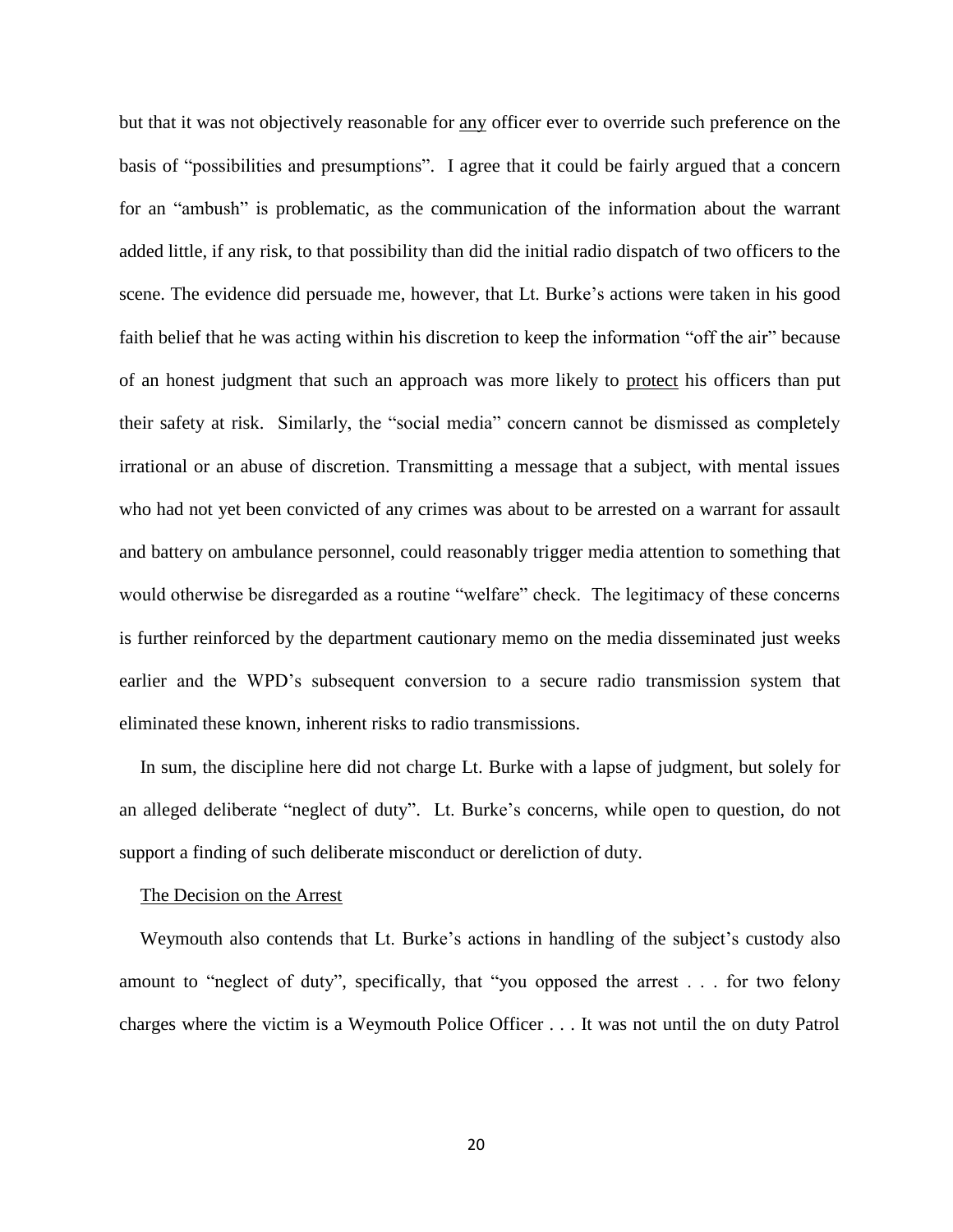Sergeant correctly disregarded your misguided rationale for not putting the male under arrest, that the male was ordered by the Sergeant to be arrested." The facts proved otherwise.

First, the recorded colloquy between Lt. Burke and Sgt. BF showed that it was Lt. Burke, not Sgt. BF, who first mentioned arresting the subject. Only after Sgt. BF said the subject was "completely out of control" and "definitely has to go to the hospital" did Lt. Burke change his mind and decide it would be better to "complaint" the subject.

Second, Lt. Burke's judgment that, in reliance upon the on-scene assessment by Sgt. BF, he could not complete the booking of the subject before he had been medically evaluated, actually conformed to, indeed, was required by, established WPD policy and procedure. Even Sgt. BF agreed that the decision to send the subject first to the hospital was a legitimate "option". Lt. Burke acted in accordance with sound judgement and good police practices here. There simply is no basis to charge him with "neglect of duty" for action that he believed, in good faith, was required for the best interest of the department and the well-being of the subject himself.

### The Decision on the Apology

The charge that Lt. Burke "abused his authority" by requiring that EF apologize to Telecommunicator EM for expressing displeasure about how he learned about the warrant can be addressed summarily. While the colloquy between the officer and the dispatcher was no shouting match, Lt. Burke had reason to be troubled that a sworn officer said anything to a dispatcher that implied she had let him down, especially, in a statement broadcast on a public radio channel. In a world in which the blame-game has become all too commonplace, I credit Lt. Burke for coming to the defense of the dispatcher, not shirking responsibility for his actions, and imposing a high standard of civility. I find that disciplining Lt. Burke for ordering an apology actually may send the wrong message for good order and discipline within the WPD.